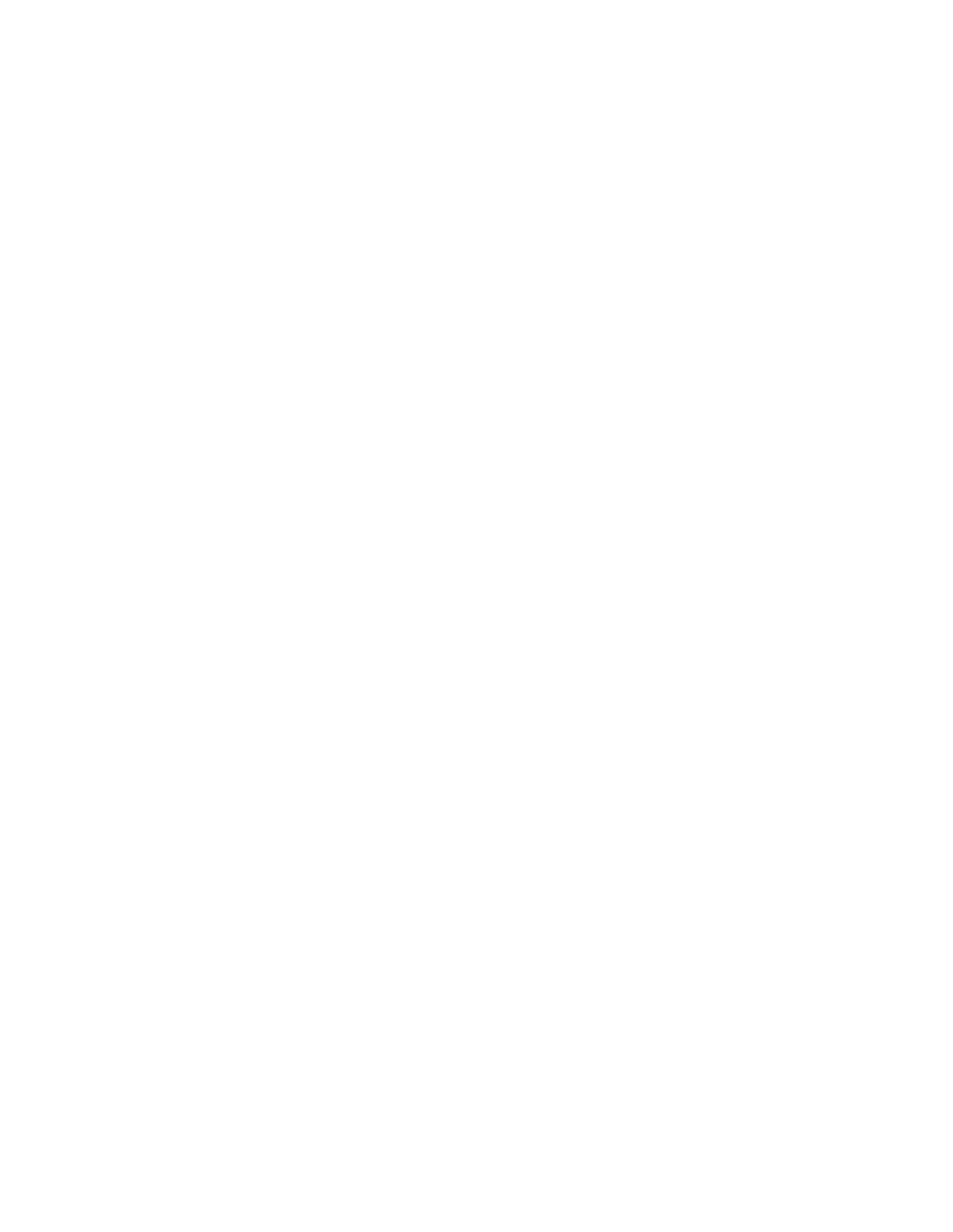## Positive convolution structure for a class of Heckman-Opdam hypergeometric functions of type BC

Margit Rösler Institut für Mathematik, TU Clausthal Erzstr. 1 D-38678 Clausthal-Zellerfeld, Germany roesler@math.tu-clausthal.de

#### Abstract

In this paper, we derive explicit product formulas and positive convolution structures for three continuous classes of Heckman-Opdam hypergeometric functions of type BC. For specific discrete series of multiplicities these hypergeometric functions occur as the spherical functions of non-compact Grassmann manifolds  $G/K$  over one of the skew fields  $\mathbb{F} = \mathbb{R}, \mathbb{C}, \mathbb{H}$ . We write the product formula of these spherical functions in an explicit form which allows analytic continuation with respect to the parameters. In each of the three cases, we obtain a series of hypergroup algebras which include the commutative convolution algebras of  $K$ -biinvariant functions on  $G$  as special cases. The characters are given by the associated hypergeometric functions.

Key words: Hypergeometric functions associated with root systems, Heckman-Opdam theory, hypergroups, Grassmann manifolds. AMS subject classification (2000): 33C67, 43A90, 43A62, 33C80.

#### 1 Introduction

There is a well-established theory of hypergeometric functions associated with root systems due to Heckman, Opdam and Cherednik which generalizes and completes the theory of spherical functions on Riemannian symmetric spaces in many respects; see [O1], [HS], [O2], [Sch] as well as the literature cited there. In rank one, i.e. for root systems of type  $BC<sub>1</sub>$ , these hypergeometric functions are known as Jacobi functions and were studied by Flensted-Jensen and Koornwinder in a series of papers in the 1970ies. A comprehensive exposition is given in  $[K]$ . In generalization of the one-variable case, hypergeometric functions associated with root systems are indexed by continuous parameters (the multiplicities) on a given root system. They build up the solutions of the joint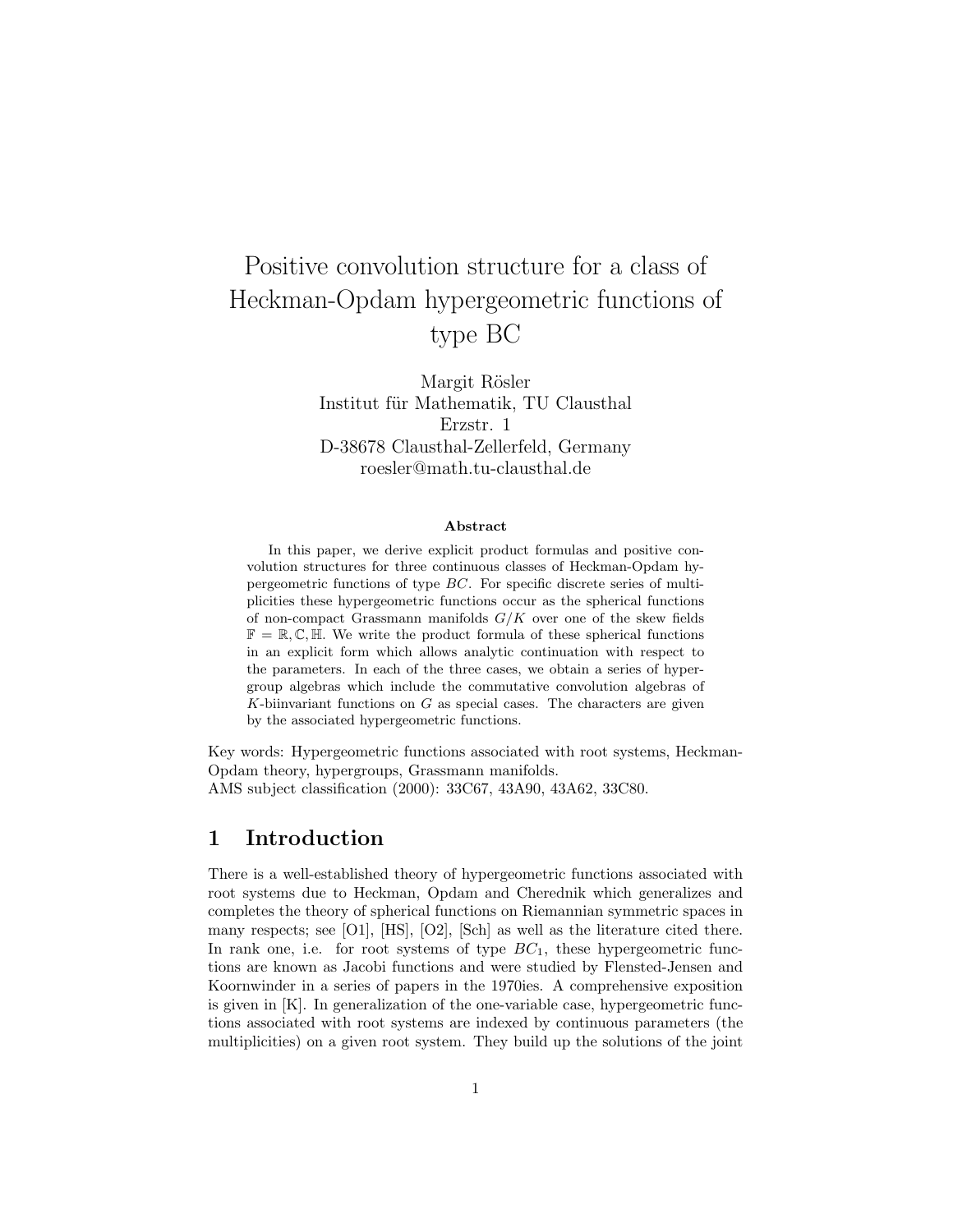eigenvalue problem for an associated system of commuting differential operators which generalize the radial parts of all invariant differential operators on a Riemannian symmetric space  $G/K$  of the non-compact type. In such geometric cases, the root system and multiplicity function are given in terms of the root space data of  $(G, K)$ . In fact, the harmonic analysis associated with such hypergeometric functions is only the Weyl-group invariant part of a more general harmonic analysis associated with a commuting family of differential-reflection operators of Dunkl type, the so-called Cherednik operators. The associated integral transform, which generalizes the spherical transform on symmetric spaces, is studied in detail in [O1]. There are, in particular, a Paley-Wiener theorem and a Plancherel theorem established for this transform. In the geometric cases  $(G, K)$  is a Gelfand pair, and the corresponding spherical functions satisfy a product formula which is intimately connected to the harmonic analysis on the commutative algebra of  $K$ -biinvariant measures on  $G$ . In the rank one case, a positive product formula and harmonic analysis for Jacobi functions associated with general non-negative multiplicities was established by Flensted-Jensen and Koornwinder, see [K]. However, apart from theses cases, the existence of a positive product formula for multivariable hypergeometric functions and a positivity-preserving convolution which would allow for a general  $L^p$ -theory are still open in general.

In the present paper, such results are obtained for three classes of hypergeometric functions of type  $BC_q$ . These interpolate the spherical functions on the non-compact Grassmann manifolds  $SO_0(p,q)/SO(p)\times SO(q), SU(p,q)/S(U(p)\times$  $U(q)$  and  $Sp(p, q)/Sp(p) \times Sp(q)$  with respect to the parameter  $p (p \geq q)$ , which is no longer restricted to be integral. We give an explicit product formula for the hypergeometric functions in these cases which leads to complete picture of of harmonic analysis within the framework of commutative hypergroups on the associated Weyl chamber. In particular, the hypergeometric tranform becomes an interpretation as a hypergroup Fourier transform.

The paper is organized as follows: In Section 2, we calculate the product formula for the spherical functions on the Grassmann manifolds. Section 3 gives a short account on Heckman-Opdam theory as well as the identification of the spherical functions on Grassmann manifolds as hypergeometric functions of type  $BC_q$ . The extension of the product formula to a continuous range of multiplicities interpolating the dimension parameter  $p$  is carried out in Section 4, and Section 5 is devoted to the study of the associated hypergroup algebras on the Weyl chamber. A central part of this section is the characterization of the bounded multiplicative functions which generalizes well-known results for sphercial functions. The reasoning here is, however, not based on an integral representation but on exponential bounds for the Heckman-Opdam hypergeometric functions and their generalized Harish-Chandra expansion.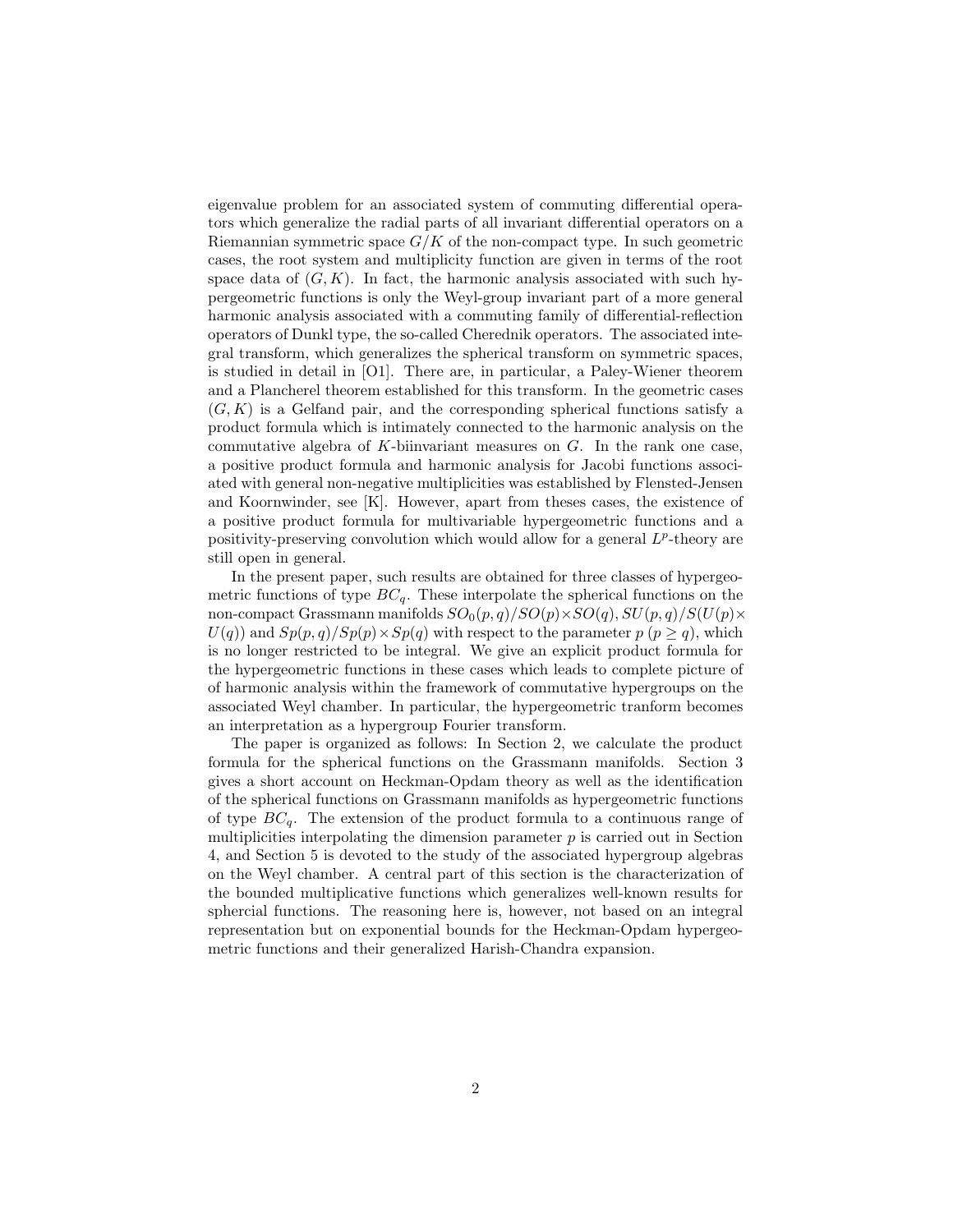#### 2 Spherical functions on Grassmann manifolds and their product formula

We consider the Grassmann manifolds  $G/K$  where G is one of the indefinite orthogonal, unitary or symplectic groups  $SO_0(p,q)$ ,  $SU(p,q)$  or  $Sp(p,q)$  with maximal compact subgroup  $K = SO(p) \times SO(q)$ ,  $S(U(p) \times U(q))$  or  $Sp(p) \times$  $Sp(q)$ , respectively. For a unified point of view we also consider K as subgroup of  $U(p;\mathbb{F})\times U(q,\mathbb{F})$ , where  $U(p;\mathbb{F})$  is the unitary group over  $\mathbb{F}=\mathbb{R},\mathbb{C}$  or  $\mathbb{H}$ . In the same way G is a subgroup of the indefinite unitary group  $U(p, q; \mathbb{F})$ , which is the isometry group for the quadratic form

$$
|x_1|^2 + \ldots + |x_p|^2 - |x_{p+1}|^2 - \ldots - |x_{p+q}|^2
$$

on  $\mathbb{F}^{p+q}$ . To avoid exceptions which will be irrelevant lateron, we shall exclude the case  $p = q$  and assume that  $p > q \ge 1$ .

It is well known that  $(G, K)$  is a Gelfand pair (this follows from Corollary 1.5.4. of [GV]). The spherical functions of this pair are characterized as the nonzero K-biinvariant continuous functions  $\varphi : G \to \mathbb{C}$  which satisfy the product formula

$$
\varphi(g)\varphi(h) = \int_K \varphi(gkh)dk \quad \text{ for all } g, h \in G \tag{2.1}
$$

where  $dk$  denotes the normalized Haar measure of  $K$ . This means that the space of continuous,  $K$ -biinvariant compactly supported functions on  $G$  is a commutative subalgebra of the convolution algebra  $C_c(G)$ . The space  $C_c(G)/K$  on the double coset space  $G//K$  therefore inherits the struture of a commutative topological algebra. The spherical functions of  $(G, K)$  provide exactly the non-zero continuous characters of this algebra, via  $f \mapsto \int_G f(x)\varphi(x)dx$ .

To make the product formula explicit, we recall the KAK-decomposition of G. Let  $\mathfrak g$  and  $\mathfrak k$  denote the Lie algebras of G and K.  $\mathfrak g$  has the Cartan decomposition  $\mathfrak{g} = \mathfrak{k} \oplus \mathfrak{p}$  with  $\mathfrak{p}$  consisting of the  $p + q$ -block matrices

$$
\begin{pmatrix} 0 & X \ X^* & 0 \end{pmatrix}, \quad X \in M_{p,q}(\mathbb{F}).
$$

Let  $\mathfrak a$  be a maximal abelian subalgebra of  $\mathfrak p$ . Then  $G = KAK$  with  $A = \exp \mathfrak a$ . The spherical functions of  $(G, K)$  are therefore determined by their values on A. Actually, they are already determined by their values on the topolgical closure  $A_+ = \exp(\overline{\mathfrak{a}_+})$  if  $\mathfrak{a}_+$  is the positive Weyl chamber associated with an (arbitrary) choice of positive roots within the restricted root system  $\Delta = \Delta(\mathfrak{a}, \mathfrak{g})$  of  $\mathfrak{g}$  with respect to a. We may choose for a the set of all matrices  $H_t \in M_{p+q}(\mathbb{F})$  of the form

$$
H_t = \begin{pmatrix} 0_{p \times p} & \underline{t} \\ \underline{t} & 0_{q \times (p-q)} & 0_{q \times q} \\ 0 & 0_{q \times q} & 0 \end{pmatrix}
$$

where  $\underline{t} := \text{diag}(t_1, \ldots, t_q)$  is the  $q \times q$  diagonal matrix corresponding to  $t =$  $(t_1,\ldots,t_q)\in\mathbb{R}^q$  (here  $\mathbb R$  is considered as a subfield of  $\mathbb C$  and  $\mathbb H$  in the usual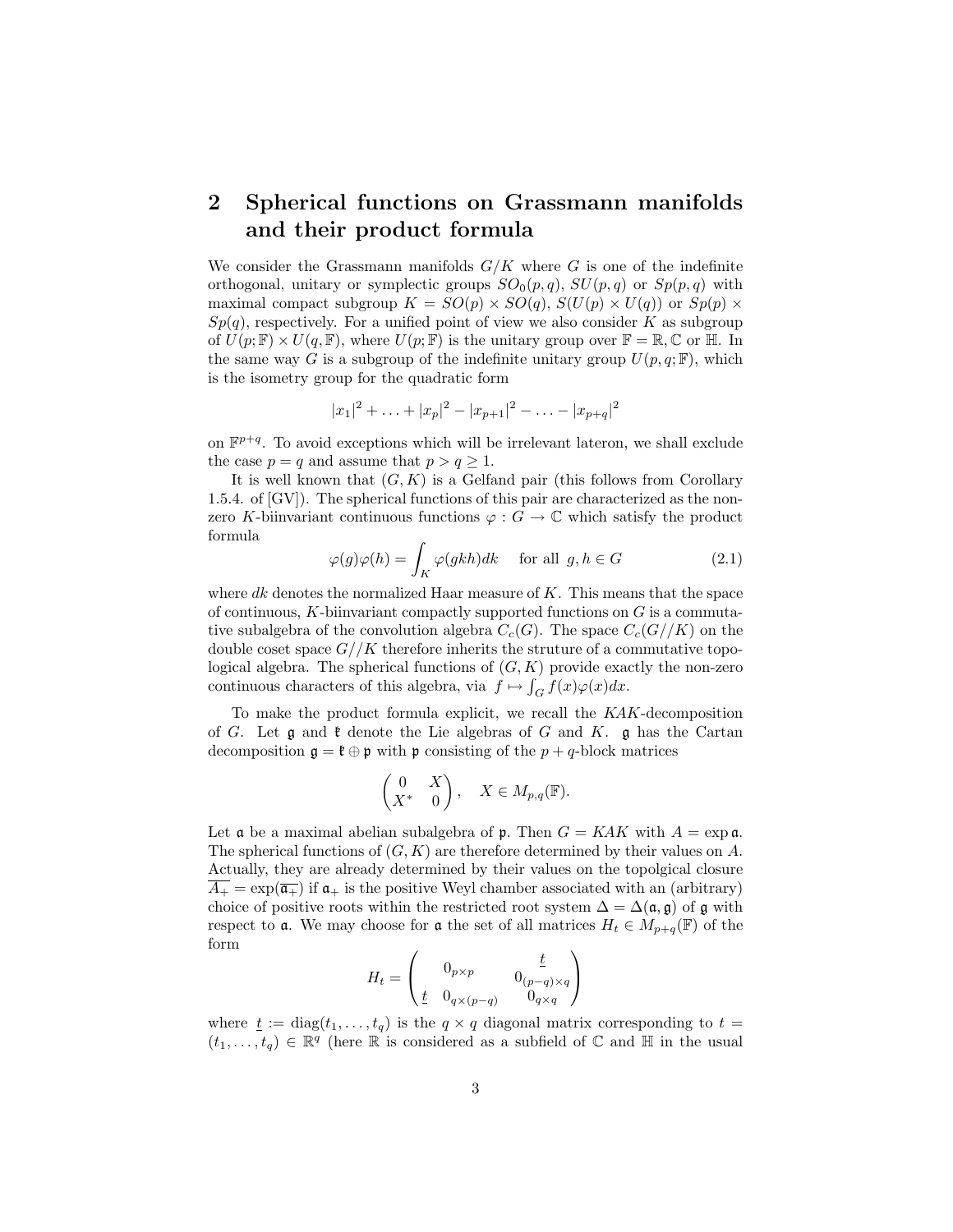way). The real rank of G is q, and the restricted root system  $\Delta = \Delta(\mathfrak{a}, \mathfrak{g})$  is of type  $BC_q$  with the understanding that zero is allowed as a multiplicity on the long roots. In this way the limiting case  $B_q$ , which occurs for  $\mathbb{F} = \mathbb{R}$ , is included. We identify **a** with  $\mathbb{R}^q$  via  $H_t \mapsto t$ , where the coordinates are with respect to the standard basis  $e_1, \ldots, e_q$  of  $\mathbb{R}^q$ . Then the Killing form on **a** becomes the standard Euclidean inner product on  $\mathbb{R}^q$ . Here is a comprehensive table of the roots  $\alpha$  and their (geometric) multiplicities  $m(\alpha)$ , that is the dimensions of the corresponding root spaces; c.f. Table 9 of  $[OV]$ . The constant d denotes the dimension of  $\mathbb F$  as an R-vector space, i.e.  $d = 1, 2, 4$  for  $\mathbb F = \mathbb R, \mathbb C, \mathbb H$ .

| root $\alpha$                                        | multiplicity $m(\alpha) = m_{p,d}(\alpha)$ |  |
|------------------------------------------------------|--------------------------------------------|--|
| $\alpha(t) = \pm t_i$ ; $1 \leq i \leq q$            |                                            |  |
| $\alpha(t) = \pm 2t_i \, ; \, 1 \leq i \leq q$       |                                            |  |
| $\alpha(t) = \pm t_i \pm t_j; \ 1 \leq i < j \leq q$ |                                            |  |

Thanks to our restriction  $p > q$ , the Weyl group of  $(a, g)$  is the hyperoctahedral group in all cases, and as a Weyl chamber we may choose

$$
\mathfrak{a}_+ := \{ H_t : t = (t_1, \dots t_q) \in \mathbb{R} \text{ with } t_1 > t_2 > \dots > t_q > 0 \}.
$$

In our identification of  $\mathfrak a$  with  $\mathbb R^q$ , the closed chamber  $\overline{\mathfrak a_+}$  corresponds to the set

$$
C := \{ t \in \mathbb{R}^q : t_1 \ge t_2 \ldots \ge t_q \ge 0 \}.
$$

A short calculation gives

$$
\overline{A_+} = \left\{ a_t = \begin{pmatrix} \cosh \underline{t} & 0_{q \times (p-q)} & \sinh \underline{t} \\ 0_{(p-q) \times q} & I_{p-q} & 0_{(p-q) \times q} \\ \sinh \underline{t} & 0_{q \times (p-q)} & \cosh \underline{t} \end{pmatrix} \in M_{p+q}(\mathbb{F}) : t \in C \right\}.
$$

Consider now

$$
g = \begin{pmatrix} u & 0 \\ 0 & v \end{pmatrix} a_t \begin{pmatrix} \widetilde{u} & 0 \\ 0 & \widetilde{v} \end{pmatrix} \in Ka_tK.
$$

To obtain t back from g, we write g in  $p \times q$  block notation as

$$
g = \begin{pmatrix} A(g) & B(g) \\ C(g) & D(g) \end{pmatrix}.
$$

A short calculation gives

$$
D(g) = v \cosh \underline{t} \,\widetilde{v}.\tag{2.3}
$$

Let  $\operatorname{spec}_s(x)$  denote the singular spectrum of  $x \in M_q(\mathbb{F})$ , that is

$$
\operatorname{spec}_s(x) = \sqrt{\operatorname{spec}(x^*x)} = (\lambda_1, \dots, \lambda_q) \in \mathbb{R}^q
$$

with the singular values  $\lambda_i$  of x ordered by size:  $\lambda_1 \geq \ldots \geq \lambda_q \geq 0$ . Equation (2.3) shows that the singular spectrum of  $D(g)$  is given by  $spec_s(D(g))$  =  $(\cosh t_1, \ldots \cosh t_q) =: \cosh t$ . Therefore

$$
t = \operatorname{arcosh}\left(\operatorname{spec}_s(D(g))\right) \quad \text{for each } g \in Ka_tK, \, t \in C \tag{2.4}
$$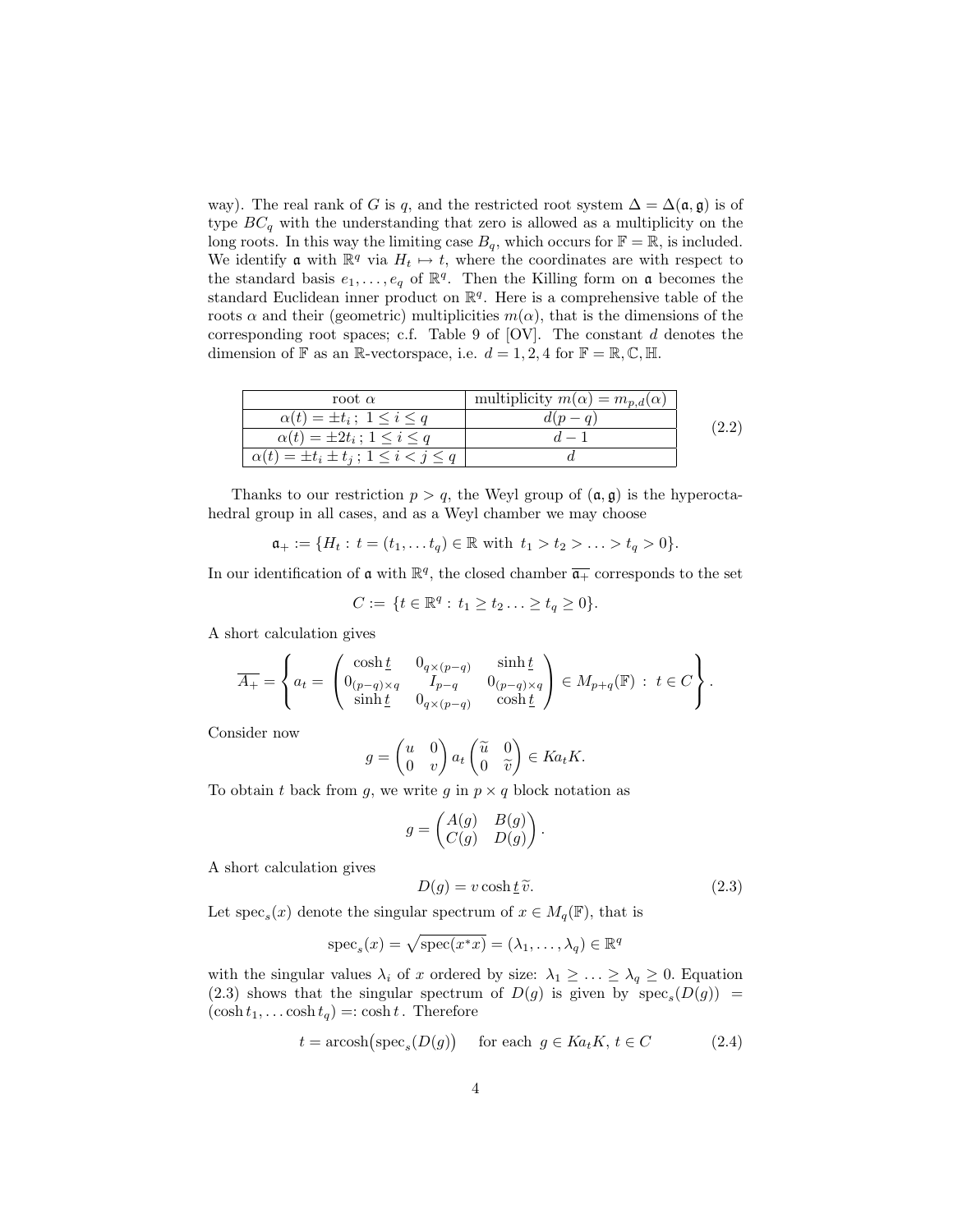where arcosh is also taken componentwise. (Observe that  $D(g) \geq I_q$  and therefore all its singular values are  $\geq 1$ .

Let us now evaluate the product formula  $(2.1)$  for the spherical functions of  $(G, K)$  explicitly. As spherical functions are K-biinvariant, it suffices to calculate the product formula for arguments  $g = a_t, h = a_s \in \overline{A_+}.$  Write  $a_t \in \overline{A_+}$  in  $p \times q$ -block notation:

$$
a_t = \begin{pmatrix} A_t & B_t \\ C_t & D_t \end{pmatrix}.
$$

Then for  $a_t, a_s \in \overline{A_+}$  and  $k = \begin{pmatrix} u & 0 \\ 0 & v \end{pmatrix}$  $0 \quad v$  $\Big) \in K$  we obtain

$$
a_t k a_s = \begin{pmatrix} * & * \\ * & C_t u B_s + D_t v D_s \end{pmatrix}
$$

and therefore

$$
D(a_t ka_s) = C_t u B_s + D_t v D_s = (\sinh t \,|\, 0) u \begin{pmatrix} \sinh s \\ 0 \end{pmatrix} + \cosh t v \cosh s.
$$

With the block matrix

$$
\sigma_0 := \begin{pmatrix} I_q \\ 0 \end{pmatrix} \in M_{p,q}(\mathbb{F})
$$

this can be written as

$$
D(a_t ka_s) = \sinh \underline{t} \sigma_0^* u \sigma_0 \sinh \underline{s} + \cosh \underline{t} v \cosh \underline{s}.
$$

Notice that  $\sigma_0^* u \sigma_0 \in M_q(\mathbb{F})$  is a truncation of u given by the upper left  $q \times q$ block of  $\sigma$ .

Let  $\varphi$  be a spherical function of  $(G, K)$  and put  $\widetilde{\varphi}(t) := \varphi(a_t)$  for  $t \in C$ . Then according to formula (2.4) it satisfies

$$
\widetilde{\varphi}(t)\widetilde{\varphi}(s) = \int_K \widetilde{\varphi}\big(\text{arcosh}\big(\text{spec}_s D(a_t k a_s)\big)\big)dk. \tag{2.5}
$$

In order to achieve a simplification of this formula we first extend the integral over K to an integral over  $U(p;\mathbb{F}) \times U_0(q;\mathbb{F}) =: K_0$ , where  $U_0(q;\mathbb{F})$  denotes the connected component of the identity in  $U(q; \mathbb{F})$ . If  $\mathbb{F} = \mathbb{H}$  then  $K = K_0$ , but in the other cases  $K$  is a proper normal subgroup of  $K_0$ . More precisely, let  $\mathbb{T} := \{z \in \mathbb{F} : |z| = 1\}$  and H the group of diagonal matrices  $H = \{d_z :$  $z \in \mathbb{T} \subset M_{p+q}(\mathbb{F})$  where the diagonal entries of  $d_z$  are equal 1 apart from the entry in position  $(p, p)$ , which is z. Then  $K_0 = H \ltimes K \cong \mathbb{T} \ltimes K$ . Suppose f is a continuous function on  $K_0$  of the form

$$
f(k_0) = \widetilde{f}(\sigma_0^* u \sigma_0, v) \quad \text{for } k_0 = \begin{pmatrix} u & 0 \\ 0 & v \end{pmatrix}.
$$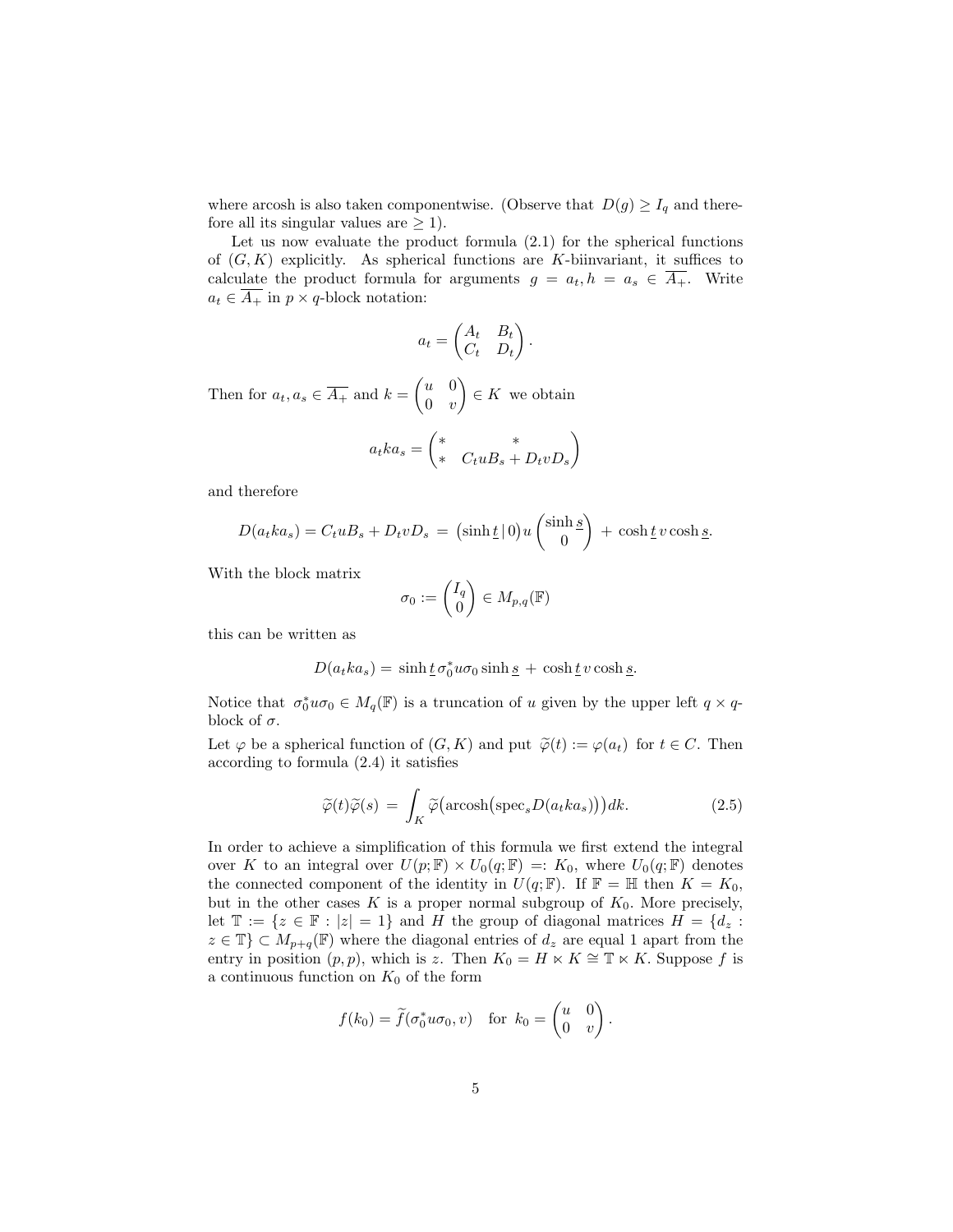Then  $f(d_zk) = f(k)$  for all  $z \in \mathbb{T}$  and  $k \in K$  and thus by Weyl's formula,

$$
\int_{K_0} f(k_0) dk_0 = \int_{\mathbb{T}} \left( \int_K f(d_z k) dk \right) dz = \int_K f(k) dk
$$

where on each of the involved groups, integration is with respect to the normalized Haar measure. Thus

$$
\widetilde{\varphi}(t)\widetilde{\varphi}(s) = \int_{U(p,\mathbb{F})} \int_{U_0(q,\mathbb{F})} \widetilde{\varphi}(\text{arcosh}(\text{spec}_s(\sinh \underline{t}\,\sigma_0^* u \sigma_0 \sinh \underline{s} + \cosh \underline{t} \, v \cosh \underline{s})))dudv
$$

with du and dv the normalized Haar measures on  $U(p, F)$  and  $U_0(q, F)$  respectively. Here the integrand depends only on v and the truncation  $\sigma_0^* u \sigma_0$ , which is contained in the closure of the ball

$$
B_q := \{ w \in M_q(\mathbb{F}) : w^*w < I \}.
$$

Under the assumption  $p \geq 2q$  this situation is covered by the following reduction lemma, which is a consequence of Corollary 3.3. of [R]. Let

$$
\gamma:=d(q-\frac{1}{2})+1
$$

and for  $\mu \in \mathbb{C}$  with  $\text{Re}\,\mu > \gamma - 1$ , put

$$
\kappa_{\mu} = \int_{B_q} \Delta (I - w^* w)^{\mu - \gamma} dw.
$$
\n(2.6)

Here  $\Delta(x)$  denotes the determinant of  $x \in M_q(\mathbb{F})$ , which is defined as the usual determinant for  $\mathbb{F} = \mathbb{R}$  or  $\mathbb{C}$ , while for  $\mathbb{F} = \mathbb{H}$  we choose the Dieudonné determinant, i.e.  $\Delta(x) = (\det_{\mathbb{C}}(x))^{1/2}$  when x is considered as a complex matrix in the ususal way.

**2.1 Lemma.** Suppose that  $p \geq 2q$ . Then for continuos  $f : \overline{B}_q \to \mathbb{C}$ ,

$$
\int_{U(p,\mathbb{F})} f(\sigma_0^* u \sigma_0) du = \frac{1}{\kappa_{pd/2}} \int_{B_q} f(w) \Delta (I - w^* w)^{pd/2 - \gamma} dw.
$$

*Proof.* Consider the action of the unitary group  $U(p, F)$  on  $M_{p,q}(F)$  by left multiplication,  $(u, x) \mapsto ux$ . The orbit of the matrix  $\sigma_0$  under this action is the Stiefel manifold

$$
\Sigma_{p,q} = \{ x \in M_{p,q}(\mathbb{F}) : x^*x = I_q \}.
$$

Consider further the map  $U(p, F) \to \Sigma_{p,q}$ ,  $u \mapsto u\sigma_0$ . The image measure of du under this map coincides with the normalized  $U(p, F)$ -invariant measure  $d\sigma$  on  $\Sigma_{p,q}$ . Therefore

$$
\int_{U(p,\mathbb{F})} f(\sigma_0^* u \sigma_0) du = \int_{\Sigma_{p,q}} f(\sigma_0^* \sigma) d\sigma.
$$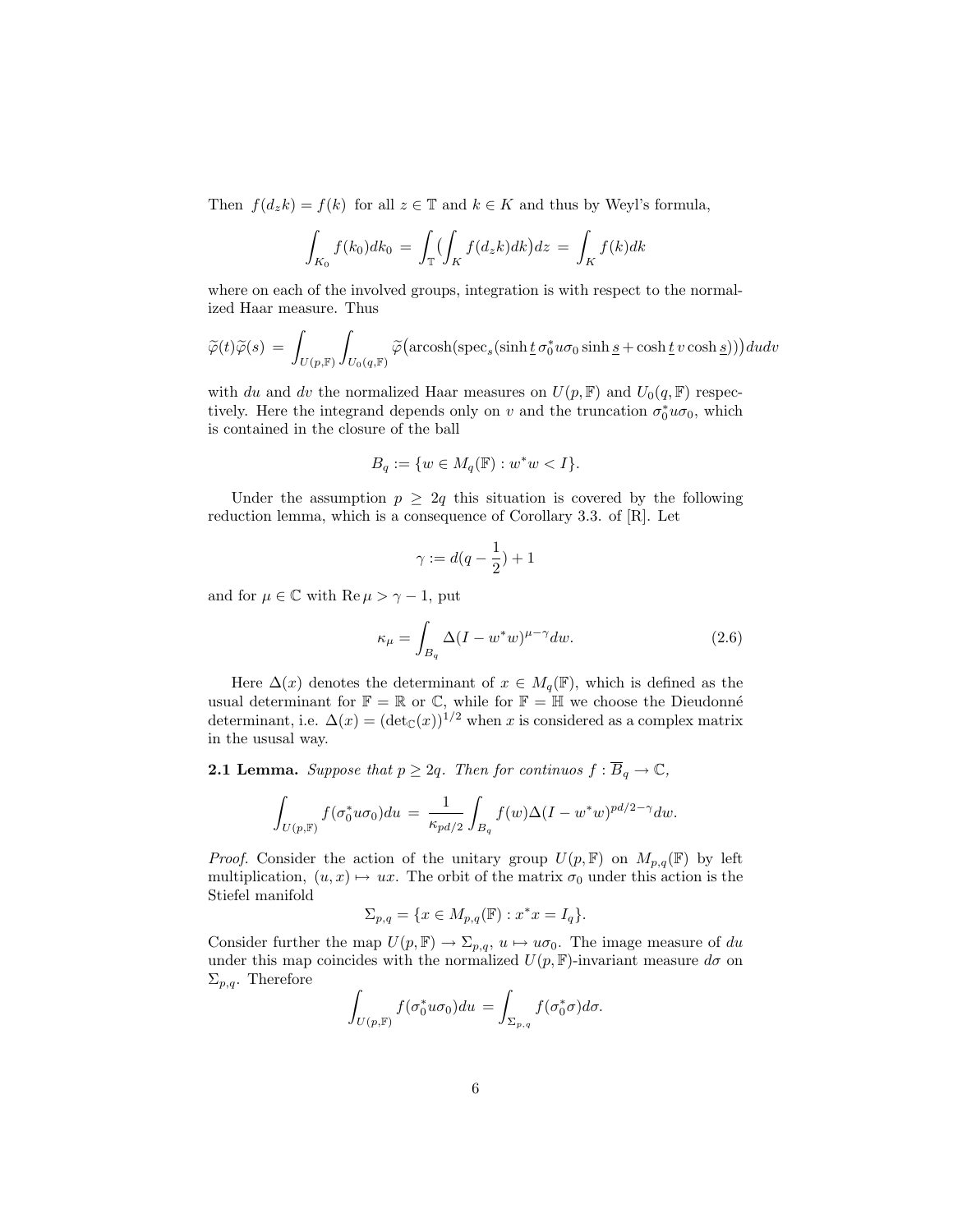But  $\sigma_0^* \sigma$  is the  $q \times q$  matrix given by the first q rows of  $\sigma$  only. According to Corollary 3.3. of [R],

$$
\int_{\Sigma_{p,q}} f(\sigma_0^* \sigma) d\sigma = \frac{1}{\kappa_{pd/2}} \int_{B_q} f(w) \Delta (I - w^* w)^{pd/2 - \gamma} dw, \tag{2.7}
$$

which finishes the proof.

$$
\sqcup
$$

We thus obtain

**2.2 Proposition.** Suppose that  $p \geq 2q$ . Then the spherical functions  $\widetilde{\varphi}(t) =$  $\varphi(a_t)$  satisfy the product formula

$$
\widetilde{\varphi}(t)\widetilde{\varphi}(s) = \frac{1}{\kappa_{pd/2}} \int_{B_q} \int_{U_0(q,\mathbb{F})} \widetilde{\varphi}\big(\text{arcosh}(\text{spec}_s(\sinh \underline{t} w \sinh \underline{s} + \cosh \underline{t} v \cosh \underline{s}))\big) \cdot \Delta(I - w^*w)^{pd/2 - \gamma} dvdw.
$$

Notice that the dependence on  $p$  now occurs only in the density, not in the domain of integration.

### 3 The spherical functions as  $BC_q$ -hypergeometric functions

In this section, we first provide the necessary background on hypergeometric functions associated with root ystems. For an introduction to the subject, we refer to [O1], [O2] and part I of [HS]. In a second part, we identify the spherical functions on Grassmann manifolds within this framework.

Let  $\alpha$  be a finite-dimensional Euclidean space with inner product  $\langle ., . \rangle$  which is extended to a complex bilinear form on the complexification  $a_{\mathbb{C}}$  of  $a$ . We identify **a** with its dual space  $\mathfrak{a}^* = \text{Hom}(\mathfrak{a}, \mathbb{R})$  via the given inner product. Let  $R \subset \mathfrak{a}$  be a (not necessarily reduced) root system and let W be the Weyl group of R. For  $\alpha \in R$  we write  $\alpha^{\vee} = 2\alpha/\langle \alpha, \alpha \rangle$  and denote by  $\sigma_{\alpha}(x) = x - \langle x, \alpha^{\vee} \rangle \alpha$ the orthogonal reflection in the hyperplane perpendicular to  $\alpha$ .

A multiplicity function on R is a function  $k : R \to \mathbb{C}$  which is W-invariant, i.e.  $k(w\alpha) = k(\alpha)$  for all  $\alpha \in R$ . We denote by K the vector space of multiplicity functions on R and fix a positive subsystem  $R_+$  of R. For  $k \in K$  we put

$$
\rho(k) := \frac{1}{2} \sum_{\alpha \in R_+} k(\alpha) \alpha.
$$

The Cherednik operator in direction  $\xi \in \mathfrak{a}$  is the differential-reflection operator on  $\mathfrak{a}_{\mathbb{C}}$  defined by

$$
T_{\xi}(k) = \partial_{\xi} + \sum_{\alpha \in R_{+}} k(\alpha) \langle \alpha, \xi \rangle \frac{1}{1 - e^{-\alpha}} (1 - \sigma_{\alpha}) - \langle \rho(k), \xi \rangle
$$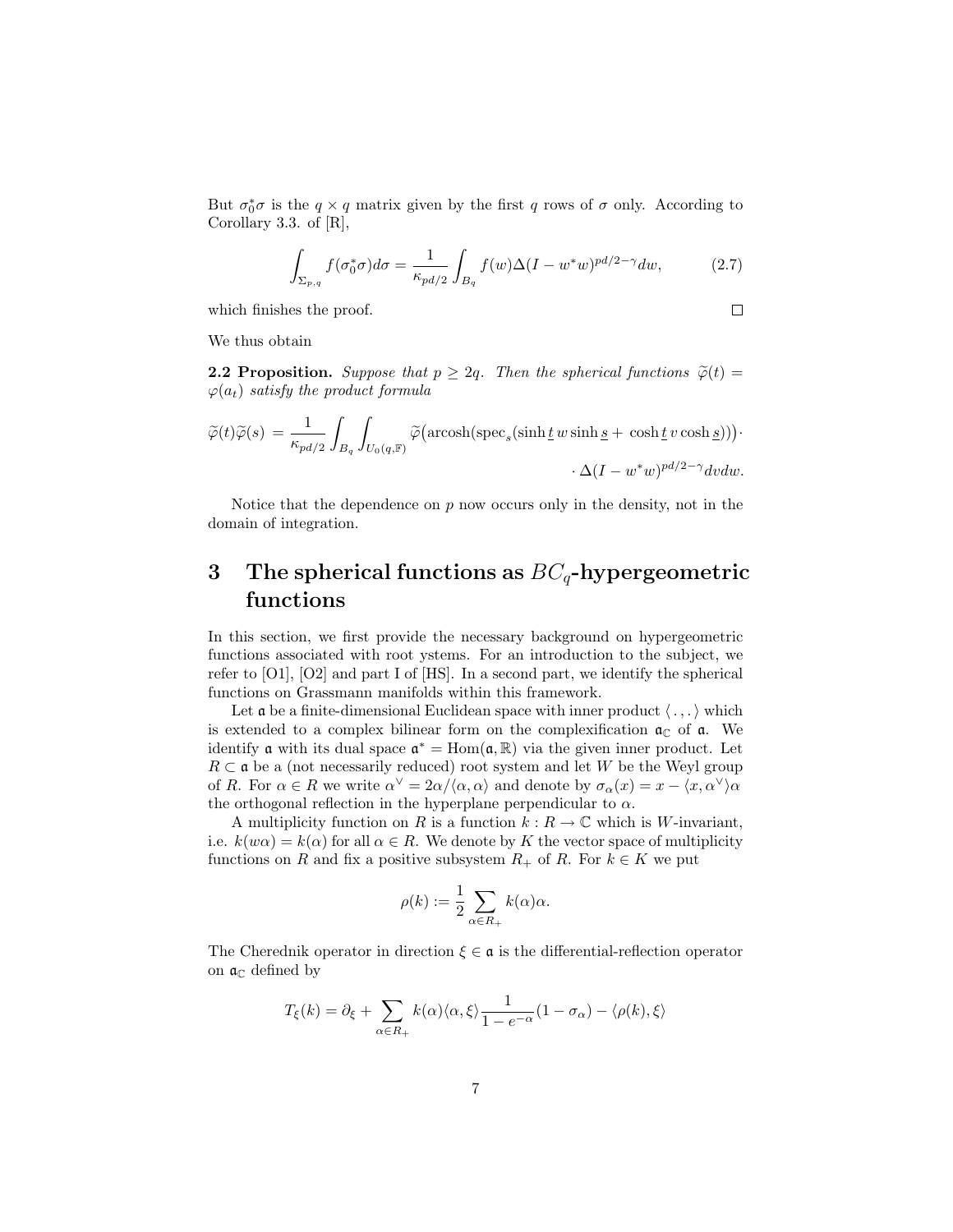where  $\partial_{\xi}$  is the usual directional derivative and  $e^{\lambda}(\xi) := e^{\langle \lambda, \xi \rangle}$  for  $\lambda, \xi \in \mathfrak{a}_{\mathbb{C}}$ . For fixed multiplicity k, the operators  $\{T_{\xi}(k), \xi \in \mathfrak{a}_{\mathbb{C}}\}$  commute. Therefore the assignment  $\xi \mapsto T_{\xi}(k)$  uniquely extends to a homomorphism on the symmetric algebra  $S(\mathfrak{a}_{\mathbb{C}})$  over  $\mathfrak{a}_{\mathbb{C}}$ , which my be identified with the algebra of complex polynomials on  $\mathfrak{a}_{\mathbb{C}}$ . The differential-reflection operator which in this way corresponds to  $p \in S(\mathfrak{a}_{\mathbb{C}})$  will be denoted by  $T(p, k)$ . Let  $S(\mathfrak{a}_{\mathbb{C}})^W$  denote the subalgebra of W-invariant elements in  $S(\mathfrak{a}_{\mathbb{C}})$ . Then for each  $p \in S(\mathfrak{a}_{\mathbb{C}})^W$ , the Cherednik operator  $T(p, k)$  coincides with a W-invariant differential operator on  $C^{\infty}(\mathfrak{a})^W$ , the W-invariant functions from  $C^{\infty}(\mathfrak{a})$ . The following theorem establishes hypergeometric functions associated with root systems. It was proven by Heckman and Opdam in a series of papers, see [HS] as well as [O1].

**3.1 Theorem.** There exists an open regular set  $K^{reg} \subseteq K$  with  $\{k \in K : Re k \geq \emptyset\}$  $0\} \subseteq K^{reg}$  such that for each  $k \in K^{reg}$  and each spectral parameter  $\lambda \in \mathfrak{a}_{\mathbb{C}}$ , the hypergeometric system

$$
T(p,k)f = p(\lambda)f \quad \forall p \in S(\mathfrak{a}_{\mathbb{C}})^W \tag{3.1}
$$

has a unique W-invariant solution  $f(t) = F(\lambda, k; t)$  which is analytic on a and satisfies  $f(0) = 1$ . Moreover, there is a W-invariant tubular neighborhood U of  $\mathfrak a$  in  $\mathfrak a_{\mathbb C}$  such that F extends to a (single-valued) holomorphic function on  $a_C \times K^{reg} \times U$ , which is called the hypergeometric function associated with R.  $F(\lambda, k; t)$  is W-invariant both in  $\lambda$  and t.

Suppose that k is real. Then for W-invariant polynomials p with real coefficients, we have

$$
T(p,k)F(\lambda,k;.) = p(\overline{\lambda})F(\lambda,k;.)
$$

which shows that

$$
F(\lambda, k; t) = F(\lambda, k; t) \quad \forall t \in \mathfrak{a}.\tag{3.2}
$$

The uniqueness of the solution to the hypergeometric system also implies the equivalence

$$
F(\lambda, k; \, . \,) = F(\lambda', k; \, . \,) \iff \lambda' \in W \cdot \lambda
$$

Let  $C_c^{\infty}(\mathfrak{a})^W$  denote the W-invariant functions from  $C_c^{\infty}(\mathfrak{a})$ . The hypergeometric transform of  $f \in C_c^{\infty}(\mathfrak{a})^W$  is defined by

$$
\mathcal{F}f(\lambda) = \int_{\mathfrak{a}} f(t)F(-\lambda, k; t)d\omega(t)
$$

where the measure  $\omega = \omega_k$  on  $\mathfrak{a}$  is given by

$$
d\omega(t) = \prod_{\alpha \in R} |e^{\langle \alpha, t \rangle/2} - e^{-\langle \alpha, t \rangle/2}|^{k(\alpha)} dt \qquad (3.3)
$$

(dt denotes the Lebesgue measure on  $\mathfrak{a}$ ). There are Paley-Wiener and Plancherel theorems for this transform which are obtained by Weyl-group symmetrization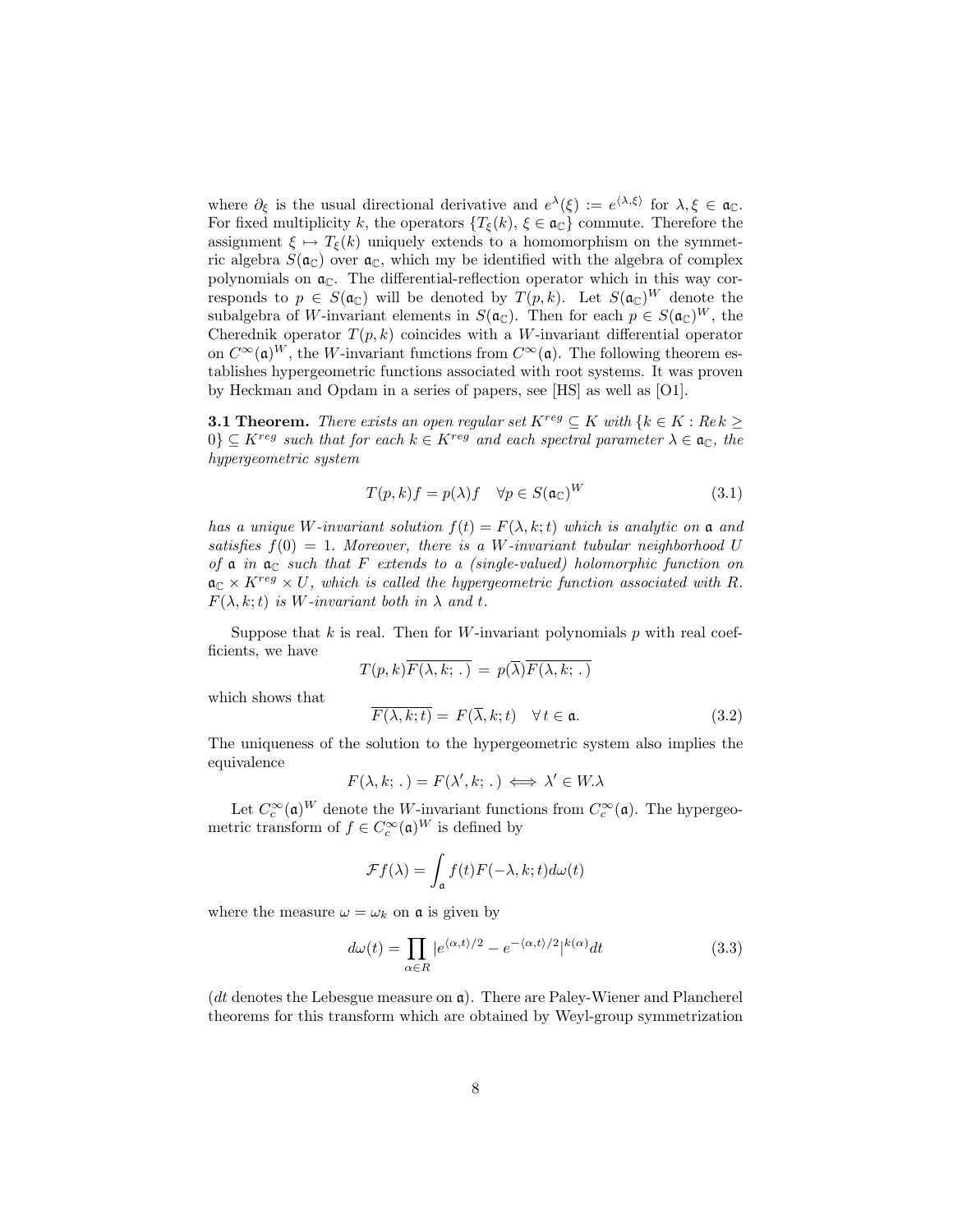of the (non-symmetric) Cherednik transform studied in [O1]; see also [O2]. Define the measure  $\nu = \nu_k$  on *i* a by

$$
d\nu(\lambda) = \frac{1}{|c(\lambda, k)|^2} d\lambda
$$

where  $d\lambda$  denotes the Lebesgue measure on ia and  $c(. , k)$  is the c-function on  $\mathfrak{a}_\mathbb{C},$ 

$$
c(\lambda, k) = \prod_{\alpha \in R_+} \frac{\Gamma(\langle \lambda, \alpha^{\vee} \rangle + \frac{1}{2}k(\frac{\alpha}{2}))}{\Gamma(\langle \lambda, \alpha^{\vee} \rangle + \frac{1}{2}k(\frac{\alpha}{2}) + k(\alpha))} \cdot \prod_{\alpha \in R_+} \frac{\Gamma(\langle \rho(k), \alpha^{\vee} \rangle + \frac{1}{2}k(\frac{\alpha}{2}) + k(\alpha))}{\Gamma(\langle \rho(k), \alpha^{\vee} \rangle + \frac{1}{2}k(\frac{\alpha}{2}))}
$$
(3.4)

with the convention that  $k(\frac{\alpha}{2}) = 0$  if  $\frac{\alpha}{2} \notin R$ .

**3.2 Theorem.** ([O1], Theorems 8.6 and 9.13)

(1) The hypergeometric transform  $\mathcal F$  is an isomorphism from  $C_c^{\infty}(\mathfrak a)^W$  onto the W-invariant Paley-Wiener space  $PW(\mathfrak{a}_{\mathbb{C}})^W$ , where  $PW(\mathfrak{a}_{\mathbb{C}})$  consists of all holomorphic functions f on  $a_{\mathbb{C}}$  satisfying the growth condition

$$
\exists R > 0, \ \forall N \in \mathbb{N}: \ \sup_{\lambda \in \mathfrak{a}_{\mathbb{C}}} (1 + |\lambda|)^N e^{-R|Re\lambda|} |f(\lambda)| < \infty.
$$

The inverse of  $\mathcal{F}: C_c^{\infty}(\mathfrak{a})^W \to PW(\mathfrak{a}_\mathbb{C})^W$  is given by

$$
\mathcal{F}^{-1}h(t) = \int_{i\mathfrak{a}} h(\lambda) F(\lambda, k; t) d\nu(\lambda).
$$

(2) Let  $f, g \in C_c^{\infty}(\mathfrak{a})^W$  and let  $\mathfrak{a}_+$  be the Weyl chamber of W corresponding to  $R_+$ . Then

$$
\int_{\mathfrak{a}_+} f(t) \overline{g(t)} d\omega(t) = c \int_{i\mathfrak{a}_+} \mathcal{F}f(\lambda) \overline{\mathcal{F}g(\lambda)} d\nu(\lambda)
$$

where  $c > 0$  is a normalization constant.

According to Propos. 6.1 of [O1],

$$
|F(\lambda, k; t)| \le |W|^{1/2} \cdot e^{|\text{Re}\lambda||t|} \quad \text{ for } t \in \mathfrak{a}, \lambda \in \mathfrak{a}_{\mathbb{C}}.
$$

Thus for  $f \in C_c^{\infty}(\mathfrak{a})^W$  and fixed  $s \in \mathfrak{a}$ , the function  $\lambda \mapsto \mathcal{F}f(\lambda)F(\lambda, k; s)$ belongs to  $PW(\mathfrak{a}_{\mathbb{C}})^W$ , and we obtain the following

**3.3 Corollary.** For  $s \in \mathfrak{a}$  and  $f \in C_c^{\infty}(\mathfrak{a})^W$ , the generalized translate

$$
\tau_s f(t) := \int_{i\mathfrak{a}} \mathcal{F}f(\lambda) F(\lambda, k; s) F(\lambda, k; t) d\nu(\lambda)
$$

again belongs to  $C_c^{\infty}(\mathfrak{a})^W$ . Moreover,

$$
\mathcal{F}(\tau_s f)(\lambda) = F(\lambda, k; s) \mathcal{F}f(\lambda).
$$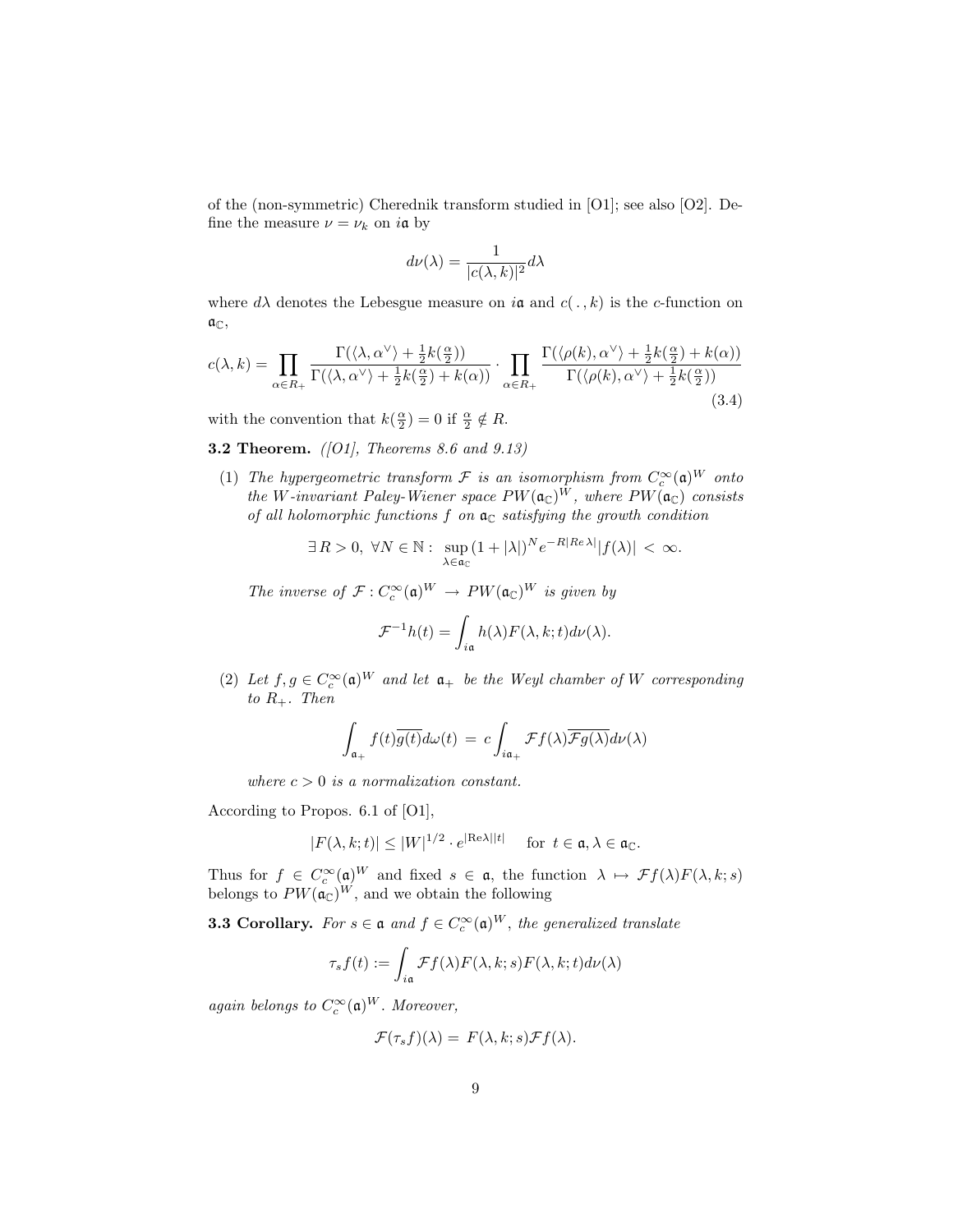Let us now turn to the spherical functions on the Grassmann manifolds  $G/K$ . They are identified with hypergeometric functions of type  $BC_q$ , as follows: Consider  $\mathfrak{a} = \mathbb{R}^q$  with the standard inner product  $\langle \cdot, \cdot \rangle$  and regard the restricted root system of  $G/K$  as a subset of  $\mathbb{R}^q$  as described in Section 2. With our convention including the case  $\mathbb{F} = \mathbb{R}$ , it is given by

$$
BC_q = \{ \pm e_i, \, \pm 2e_i, \, 1 \le i \le q \} \cup \{ \pm e_i \pm e_j, \, 1 \le i < j \le q \}
$$

where  $(e_1, \ldots, e_q)$  denotes the standard basis of  $\mathbb{R}^q$ . The corresponding Weyl group  $W$  is the hyperoctahedral group, which is generated by permutations and sign changes of the  $e_i$ . Put  $R := \{2\alpha : \alpha \in BC_q\}$  and  $R_+ := \{2e_i, 4e_i, 1 \leq \alpha\}$  $i \leq q$   $\cup$  {2( $e_i \pm e_j$ ),  $1 \leq i < j \leq q$ } and denote the associated hypergeometric function by  $F_{BC_q}$ . Let  $m = m_{p,d}$  be one of the multiplicity functions on  $BC_q$ in the geometric cases according to table (2.2) and define  $k = k_{p,d}$  on R by

$$
k_{p,d}(2\alpha) = \frac{1}{2}m_{p,d}(\alpha), \quad \alpha \in BC_q.
$$

Writing k in the form  $k = (k_1, k_2, k_3)$  where  $k_1$  and  $k_2$  are the values on the roots  $\pm 2e_i$  and  $\pm 4e_i$ , respectively and  $k_3$  is the value on the roots  $2(\pm e_i \pm e_j)$ , we have

$$
k_{p,d} = (d(p-q)/2, (d-1)/2, d/2).
$$

The spherical functions of  $G/K$  are then indexed by spectral parameters  $\lambda \in \mathbb{C}^q$ and given by

$$
\varphi_{\lambda}(a_t) = \widetilde{\varphi}_{\lambda}(t) = F_{BC_q}(i\lambda, k_{p,d}; t), \quad t \in C.
$$

This follows from the fact that for  $k = k_{p,d}$ , the commutative algebra  $\{D(p, k); p \in$  $S(\mathbb{C}^q)^W$  just represents the radial parts of the algebra of all invariant differential operators on  $G/K$ , see Remark 2.3. of [H].

3.4 Example. The rank one case. Here  $R_+ = \{2, 4\} \subset \mathbb{R}$ . We have multiplicities  $k_1, k_2$  and  $\rho = \rho(k) = k_1 + 2k_2$ . According to the example in [O1], p.89f, the associated hypergeometric function is given by

$$
F_{BC_1}(\lambda, k; t) = {}_2F_1\left(\frac{\lambda + \rho}{2}, \frac{-\lambda + \rho}{2}, k_1 + k_2 + \frac{1}{2}; -\sinh^2 t\right).
$$

With  $\alpha := k_1 + k_2 - \frac{1}{2}, \beta := k_2 - \frac{1}{2}$  and the Jacobi functions  $\varphi_{\lambda}^{(\alpha,\beta)}$  as in [K], this can be written as

$$
F_{BC_1}(i\lambda, k; t) = \varphi_{\lambda}^{(\alpha, \beta)}(t).
$$

The geometric cases correspond to  $\alpha = \frac{dp}{2} - 1$ ,  $\beta = \frac{d}{2} - 1$ . In Propos. 2.2, the  $U_0(1)$ -integral cancels (use the coordinate transform  $\tilde{w} := v^{-1}w$ ), and the product formula reduces to product formula reduces to

$$
\widetilde{\varphi}(t)\widetilde{\varphi}(s) = \frac{1}{\kappa_{pd/2}} \int_{B_1} \widetilde{\varphi}(\text{arcosh}|\cosh t \cosh s + w \sinh t \sinh s|) \cdot (1 - |w|^2)^{\frac{pd}{2} - \gamma} dw
$$

$$
= \int_{\Sigma_{p,1}} \widetilde{\varphi}(\text{arcosh}|\cosh t \cosh s + x_1 \sinh t \sinh s|) d\sigma(x)
$$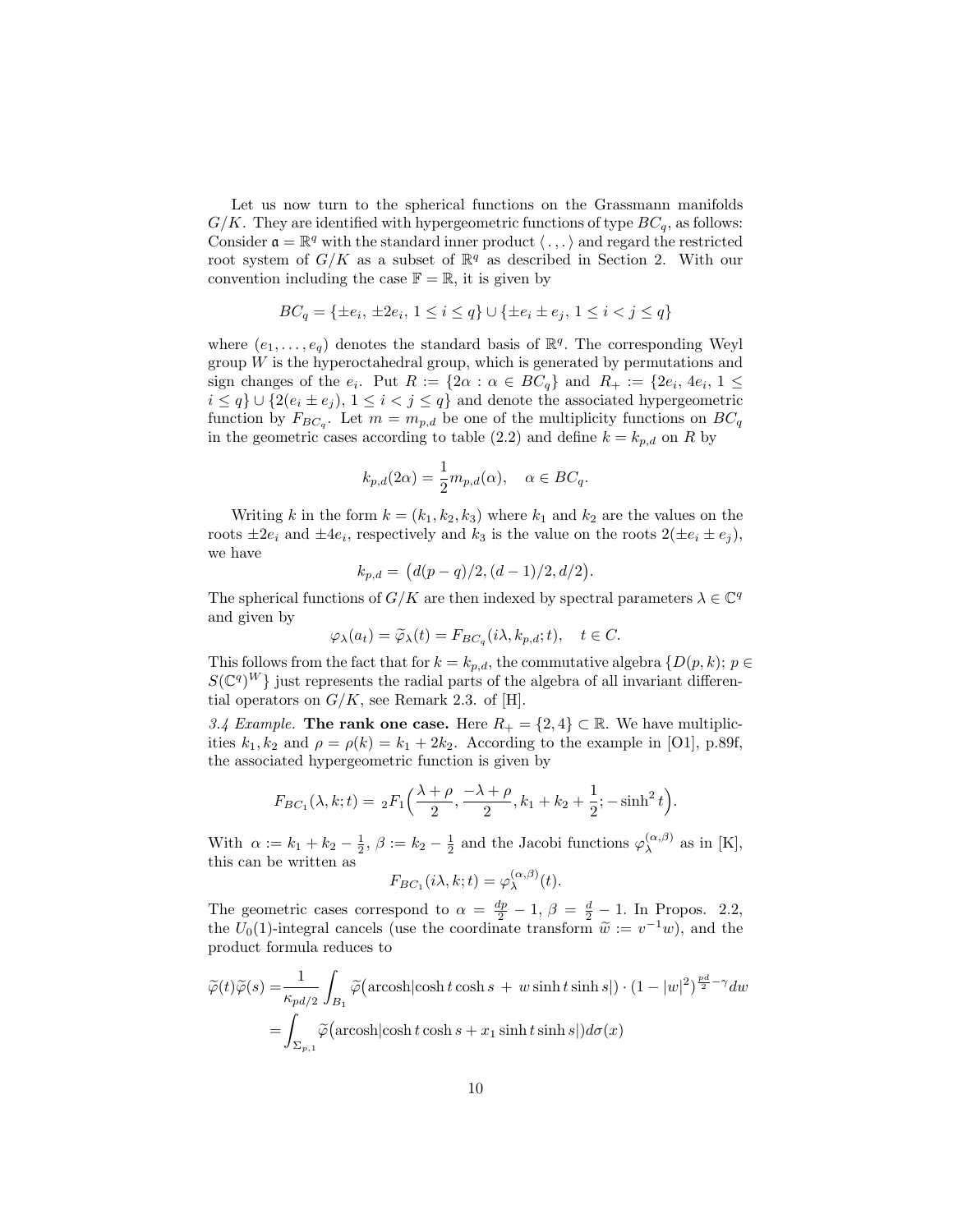where  $\widetilde{\varphi} = \varphi_{\lambda}^{(\alpha,\beta)}$  with  $\alpha = \frac{pd}{2} - 1$ ,  $\beta = \frac{d}{2} - 1$ . The second identity is obtained by formula (2.7) for the sphere  $\sum_{\alpha}$   $\alpha = \int x \in \mathbb{R}^p \cdot |x| = 1$ . In view of relation (5.24) formula (2.7) for the sphere  $\Sigma_{p,1} = \{x \in \mathbb{F}^p : |x| = 1\}$ . In view of relation (5.24) in [K], this formula just coincides with the product formula in rank 1 given in Section 7 of [K],

$$
\varphi_{\lambda}^{(\alpha,\beta)}(t)\varphi_{\lambda}^{(\alpha,\beta)}(s) = c_{\alpha,\beta} \int_0^1 \int_0^{\pi} \varphi_{\lambda}^{(\alpha,\beta)}(\text{arcosh}|\cosh t \cosh s + r e^{i\psi} \sinh t \sinh s|) \cdot (1 - r^2)^{\alpha - \beta - 1} r^{2\beta + 1}(\sin \psi)^{2\beta} r dr d\psi \qquad (3.5)
$$

which degenerates for  $\beta = -1/2$  (i.e.  $\mathbb{F} = \mathbb{R}$ ) to an integral over [-1,1] with respect to  $(1 - r^2)^{\alpha - 1/2} dr$ .

In fact, formula (3.5) was established in [FK] for arbitrary  $\alpha \ge \beta \ge -\frac{1}{2}$  with  $(\alpha, \beta) \neq \left(-\frac{1}{2}, -\frac{1}{2}\right)$ , i.e. arbitrary non-negative root multiplicities different from zero.

#### 4 Continuation of the product formula

In the following, q and  $d = \dim_{\mathbb{R}}(\mathbb{F})$  are fixed. For  $\mu \in \mathbb{C}$  with  $\text{Re } \mu > \gamma - 1$  and spectral parameter  $\lambda \in \mathbb{C}^q$  define

$$
\varphi_{\lambda}^{\mu}(t) = F_{BC_q}(i\lambda, k_{\mu}; t); \quad t \in \mathbb{R}^q
$$

with multiplicity

$$
k_{\mu} = (\mu - dq/2, (d - 1)/2, d/2).
$$

If  $\mu = pd/2$ , then  $k_{\mu} = k_{p,d}$  as in the previous section.

**4.1 Theorem.** For  $\mu \in \mathbb{C}$  with  $Re \mu > \gamma - 1$ , the hypergeometric functions  $\varphi_{\lambda}^{\mu}$ satisfy the product formula

$$
\varphi_{\lambda}^{\mu}(t)\varphi_{\lambda}^{\mu}(s) = (\delta_t *_{\mu} \delta_s)(\varphi_{\lambda}^{\mu})
$$

with the probability measures

$$
(\delta_t *_\mu \delta_s)(f) = \frac{1}{\kappa_\mu} \int_{B_q} \int_{U_0(q,\mathbb{F})} f(d(t,s;v,w)) \Delta(I - w^*w)^{\mu - \gamma} dv dw
$$

where  $\kappa_{\mu}$  is given by (2.6) and the argument is

 $d(t, s; v, w) = \operatorname{arcosh}(\operatorname{spec}_s(\sinh \underline{t} w \sinh \underline{s} + \cosh \underline{t} v \cosh \underline{s})).$ 

This is a partial generalization of formula (3.5) by Flensted-Jensen and Koornwinder for  $BC_1$  to higher rank.

*Proof.* The basic idea is analytic continuation with respect to the parameter  $\mu$ in the right half plane by use of

**Carlson's Theorem** (see e.g. ([T], p.186): Let f be a function which is holomorphic in a neighbourhood of  $\{z \in \mathbb{C} : \text{Re } z \ge 0\}$  satisfying  $f(z) = O(e^{c|z|})$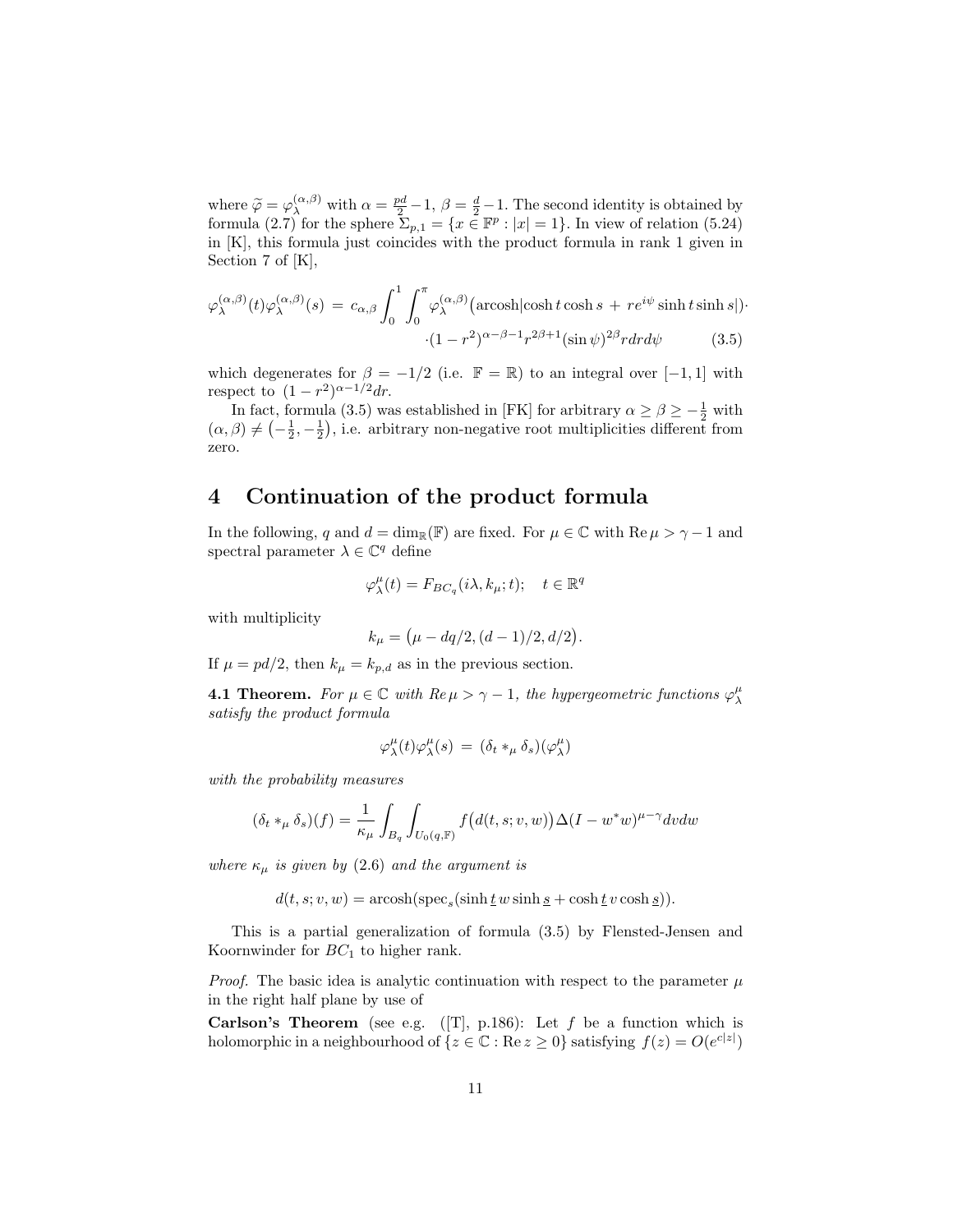for some constant  $c < \pi$ . Suppose that  $f(n) = 0$  for all  $n \in \mathbb{N}_0$ . Then f is identically zero.

A direct application of Carlson's theorem would require moderate exponential growth of the hypergeometric function with respect to the relevant multiplicity parameter  $k_1$  in a right half plane. So far however, sufficient exponential estimates are available only for real, non-negative multiplicities (Propos. 6.1. of [O1], and the results of [Sch]). We therefore proceed in two steps. First, we restrict to a discrete set of spectral parameters, for which the hypergeometric function is a Jacobi polynomial and the required growth properties are guaranteed. In a second step, we fix a non-negative multiplicity and carry out analytic continuation with respect to the spectral parameter, using known bounds on the hypergeometric function for non-negative multiplicities.

To go into detail, let  $R^{\vee} = {\alpha^{\vee} : \alpha \in R}$  be the root system dual to R,  $Q^{\vee} = \mathbb{Z}.R^{\vee}$  the coroot lattice and  $P = {\{\lambda \in \mathbb{R}^q : \langle \lambda, \alpha^{\vee} \rangle \in \mathbb{Z} \forall \alpha \in R\}}$  the weight lattice of R. Further, denote by  $P_+ = {\lambda \in P : \langle \lambda, \alpha^\vee \rangle \geq 0 \,\forall \alpha \in R_+}$ the set of dominant weights associated with  $R_+$ . Then for  $k \in K^{reg}$  and  $\lambda \in P_+$ ,

$$
F_{BC_q}(\lambda + \rho(k), k; t) = c(\lambda + \rho(k), k) P_{\lambda}(k; t)
$$

where  $c(\lambda, k)$  is the c-function (3.4) which is meromorphic on  $\mathbb{C}^q \times K$ , and the  $P_{\lambda}$  are the Heckman-Opdam Jacobi polynomials of type  $BC_q$ ; see [HS], equation  $(4.4.10)$ . In our case,  $\rho(k)$  is given by

$$
\rho(k) = (k_1 + 2k_2) \sum_{i=1}^q e_i + 2k_3 \sum_{i=1}^q (q-i)e_i = (\mu - \frac{dq}{2} + d - 1) \sum_{i=1}^q e_i + d \sum_{i=1}^q (q-i)e_i.
$$

Using the asymptotics of the gamma function, one checks that for fixed  $\lambda \in P_+$ , the function  $c(\lambda + \rho(k_\mu), k_\mu)$  is bounded away from zero as  $\mu \to \infty$  in the right half plane

$$
H = \{\mu \in \mathbb{C} : \text{Re}\,\mu > \gamma - 1\}.
$$

Indeed, for  $\rho = \rho(k)$  with  $k = (k_1, k_2, k_3)$  one has

$$
c(\lambda + \rho, k) =
$$
\n
$$
= \prod_{i=1}^{q} \frac{\Gamma(\lambda_i + \rho_i) \Gamma(\rho_i + k_1)}{\Gamma(\lambda_i + \rho_i + k_1) \Gamma(\rho_i)} \cdot \prod_{i=1}^{q} \frac{\Gamma(\frac{\lambda_i + \rho_i}{2} + \frac{1}{2}k_1) \Gamma(\frac{\rho_i}{2} + \frac{1}{2}k_1 + k_2)}{\Gamma(\frac{\lambda_i + \rho_i}{2} + \frac{1}{2}k_1 + k_2) \Gamma(\frac{\rho_i}{2} + \frac{1}{2}k_1)}
$$
\n
$$
\cdot \prod_{i < j} \frac{\Gamma(\frac{\lambda_i + \rho_i - \lambda_j - \rho_j}{2}) \Gamma(\frac{\rho_i - \rho_j}{2} + k_3)}{\Gamma(\frac{\lambda_i + \rho_i - \lambda_j - \rho_j}{2} + k_3) \Gamma(\frac{\rho_i - \rho_j}{2})} \cdot \prod_{i < j} \frac{\Gamma(\frac{\lambda_i + \rho_i + \lambda_j + \rho_j}{2}) \Gamma(\frac{\rho_i + \rho_j}{2} + k_3)}{\Gamma(\frac{\lambda_i + \rho_i + \lambda_j + \rho_j}{2} + k_3) \Gamma(\frac{\rho_i + \rho_j}{2})}.
$$

As  $k_1 \to \infty$  in the half-plane Re  $k_1 > 0$ , the first product is asymptotically equal to  $\prod_{i=1}^{q} \left(\frac{1}{2}\right)^{\lambda_i}$ , the second one is asymptotically equal to 1, the third product is independent of  $k_1$ , and the last product is asymptotically equal to 1. Thus for fixed  $\lambda$ ,  $c(\lambda + \rho, k)$  is bounded away from zero.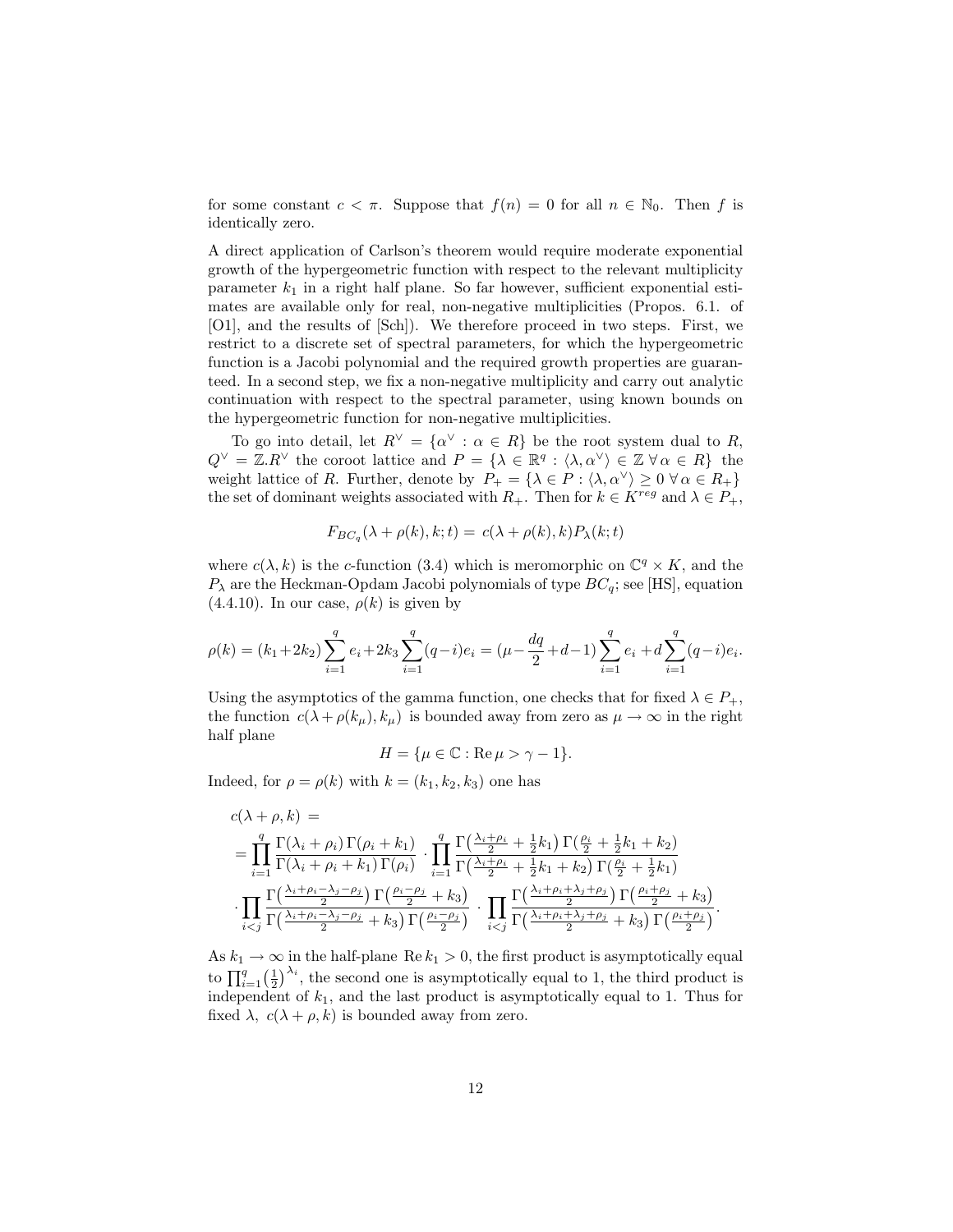According to Proposition 2.2, the  $P_{\lambda}(k_{\mu};.)$  with  $\mu = pd/2 (p \geq 2q)$  satisfy the product formula

$$
P_{\lambda}(k_{\mu};t)P_{\lambda}(k_{\mu};s)
$$
  
= 
$$
\frac{1}{\kappa_{\mu}} \int_{B_q} \int_{U_0(q,\mathbb{F})} \frac{1}{c(\lambda + \rho(k_{\mu}),k_{\mu})} P_{\lambda}(k_{\mu};d(t,s;v,w)) \Delta(I - w^*w)^{\mu-\gamma} dv dw
$$
  
(4.1)

for all  $t, s \in \mathbb{R}^q$ . The Jacobi polynomials  $P_\lambda(k;.)$  have rational coefficients in k with respect to the monomial basis  $e^{\nu}$ ,  $\nu \in P$ . This is shown in Par.11 of [M], but it also follows from the explicit determinantal construction in [DLM], Theorem 5.4. Moreover, as derived in the proof of Theorem 3.6 of [R], the normalized integral

$$
\frac{1}{|\kappa_{\mu}|} \int_{B_q} |\Delta (I - w^*w)^{\mu - \gamma}| dw
$$

converges exactly if Re  $\mu > \gamma - 1$  and is of polynomial growth as  $\mu \to \infty$  in H. Thus for fixed t, s, both sides of (4.1) are holomorphic in  $\mu \in H$  and of polynomial growth as  $\mu \to \infty$  in H. Moreover, they coincide for all half integer values  $\mu = pd/2$ ,  $p \geq 2q$ . Application of Carlson's theorem yields that formula (4.1) holds for all  $\mu \in H$ . This proves the stated result for spectral parameters  $\lambda + \rho(k)$  with  $\lambda \in P_+$  and  $k = k_\mu, \mu \in H$ .

Denote again by  $C \subset \mathbb{R}^q$  the closed Weyl chamber associated with  $R_+$ . In order to extend the product formula with respect to the spectral parameter, we fix  $s, t \in C$  as well as  $k = k_{\mu}$  and restrict to real  $\mu > \gamma - 1$  first. Then k is nonnegative, and we have the following exponential estimate for  $F_{BC_q}$  from [O1], Proposition 6.1:

$$
|F_{BC_q}(\lambda, k; t)| \leq |W|^{1/2} e^{\max_{w \in W} \text{Re}\langle w \lambda, t \rangle}.
$$

Let  $H' := {\lambda \in \mathbb{C}^q : \text{Re}\lambda \in C^0}$ . Then for  $\lambda \in H'$  and all  $w \in W$ ,

 $\sim$ 

 $\text{Re}\langle w\lambda, t\rangle \leq \text{Re}\langle \lambda, t\rangle.$ 

Choose a constant vector  $a \in C^0$  so large that  $d(t, s; v, w) - a$  is contained in the negative chamber  $-C$  for all  $v \in U(q)$  and all  $w \in B_q$ . Then consider

$$
\widetilde{F}(\lambda,k;t) := e^{-\langle \lambda, a+t \rangle} F_{BC_q}(\lambda,k;t).
$$

The function F is bounded as a function of  $\lambda \in H'$ . If the spectral parameter is of the form  $\lambda = \tilde{\lambda} + \rho(k_\mu)$  with  $\tilde{\lambda} \in P_+$ , then by our previous results we have the product formula

$$
F(\lambda, k_{\mu}; t) F(\lambda, k_{\mu}; s) =
$$
  
= 
$$
\frac{1}{\kappa_{\mu}} \int_{B_q} \int_{U_0(q, \mathbb{F})} e^{\langle \lambda, d(t, s; v, w) - a - s - t \rangle} \widetilde{F}(\lambda, k_{\mu}; d(t, s; v, w)) \Delta(I - w^* w)^{\mu - \gamma} dv dw.
$$
  
(4.2)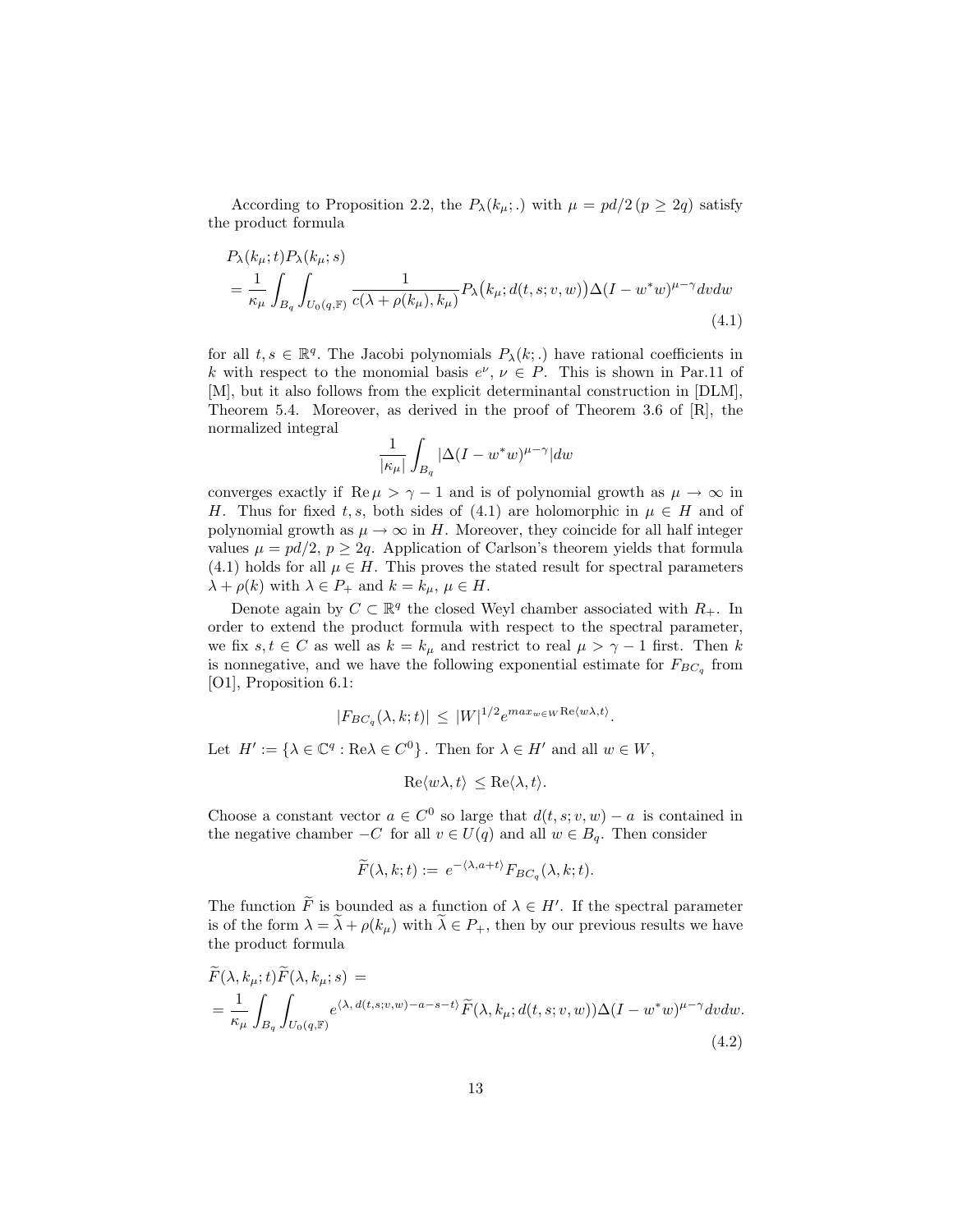Both sides are holomorphic and bounded in  $\lambda \in H'$ . We are now going to carry out analytic extension with respect to  $\lambda$ . For this, we choose a set of fundamental weights  $\{\lambda_1, \ldots, \lambda_q\} \subset P_+$  and write  $\lambda \in H'$  as  $\lambda = \sum_{i=1}^q z_i \lambda_i$ with coefficients  $z_i \in \{z \in \mathbb{C} : \text{Re} z > 0\}$ . Successive holomorphic extension with respect to  $z_1, \ldots, z_q$  by use of Carlson's Theorem then yields the validity of (4.2) for all  $\lambda \in H'$ , and thus, by W-invariance and continuity, for all  $\lambda \in \mathbb{C}^q$ . This proves the stated product formula for real  $\mu > \gamma - 1$ . Analytic continuation finally gives it for all  $\mu \in H$ , which finishes the proof of Theorem 4.1.

 $\Box$ 

#### 5 Hypergroup algebras associated with  $F_{BC}$

The positive product formula of Theorem 4.1 leads to three continuous series  $(d = 1, 2, 4)$  of positivity-preserving convolution algebras on the Weyl chamber C which are parametrized by  $\mu$ . We shall describe them as commutative hypergroups, having Heckman-Opdam hypergeometric functions as characters. In the group cases, which correspond to the discrete values  $\mu = pd/2$ , these hypergroup algebras are just given by the double coset convolutions associated with the Gelfand pairs  $(G, K)$  as in Section 2. In the rank one case, they coincide with the well-known one-variable Jacobi hypergroups.

Let us first briefly recall some key notions and facts from hypergroup theory. For a detailed treatment, the reader is referred to [J]. Hypergroups generalize the convolution algebras of locally compact groups, with the convolution product of two point measures  $\delta_x$  and  $\delta_y$  being in general not a point measure again but a probability measure depending on  $x$  and  $y$ .

**5.1 Definition.** A hypergroup is a locally compact Hausdorff space  $X$  with a weakly continuous, associative convolution  $*$  on the space  $M_b(X)$  of regular bounded Borel measures on  $X$ , satisfying the following properties:

- 1. The convolution product  $\delta_x * \delta_y$  of two point measures is a compactly supported probability measure on X, and  $\text{supp}(\delta_x * \delta_y)$  depends continuously on x and y with respect to the so-called Michael topology on the space of compact subsets of  $X$  (see [J]).
- 2. There is a neutral element  $\delta_e$  satisfying  $\delta_e * \delta_x = \delta_x = \delta_x * \delta_e$  for all  $x \in X$ .
- 3. There is a continuous involution  $x \mapsto \bar{x}$  on X such that for all  $x, y \in X$ ,  $e \in \text{supp}(\delta_x * \delta_y)$  is equivalent to  $x = \bar{y}$ , and  $\delta_{\bar{x}} * \delta_{\bar{y}} = (\delta_y * \delta_x)^{-}$ . Here for  $\mu \in M_b(X)$ , the measure  $\mu^-$  is given by  $\mu^-(A) = \mu(A^-)$  for Borel sets  $A \subset X$ .

Due to weak continuity, the convolution of measures on a hypergroup is uniquely determined by the convolution of point measures.

If the convolution is commutative, then  $(M_b(X), *)$  becomes a commutative Banach-∗-algebra with identity  $\delta_e$ . Moreover, there exists an (up to a multiplicative factor) unique Haar measure  $\omega$ , that is a positive Radon measure on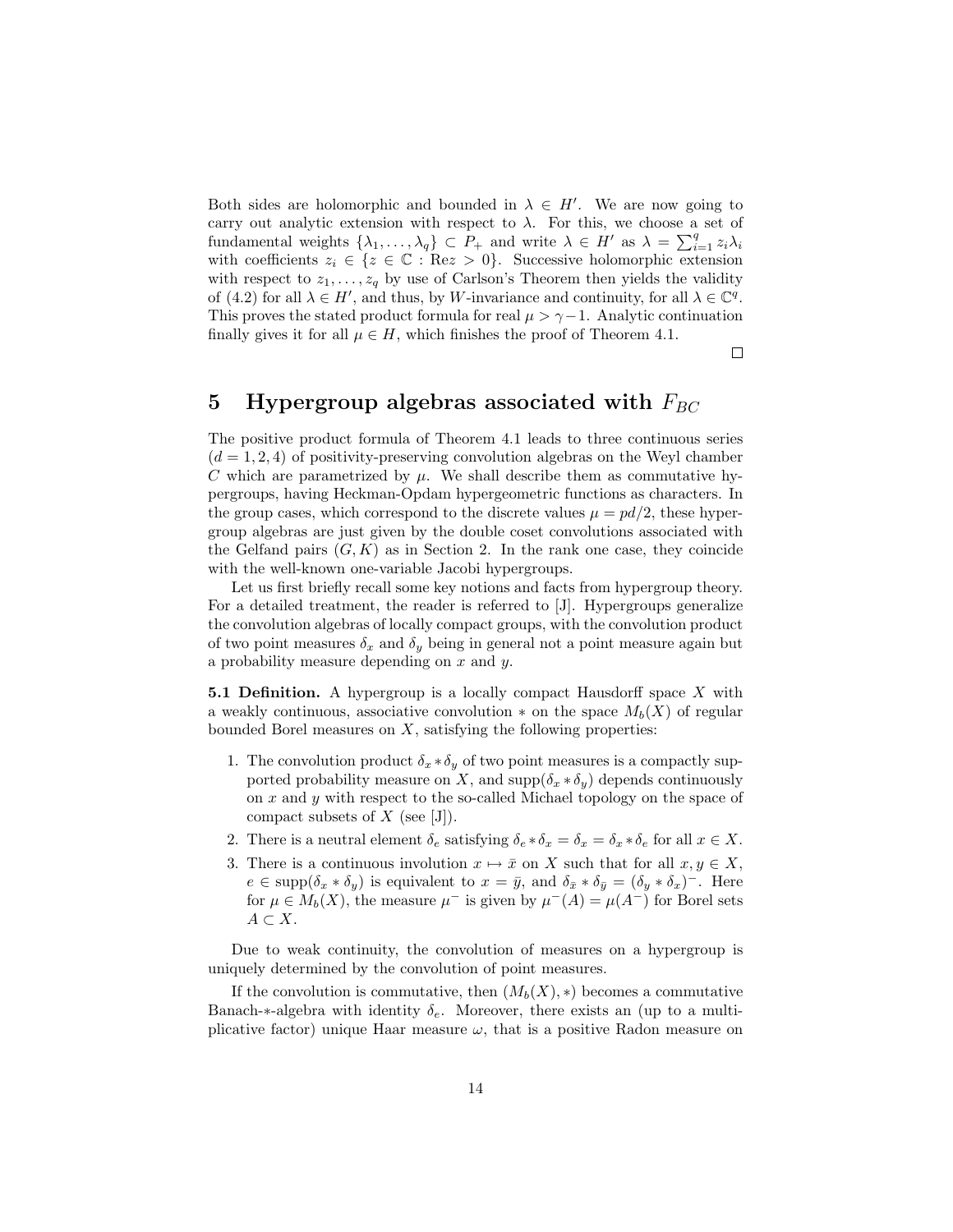$X$  satisfying

$$
\int_X f(x*y)d\omega(y) = \int_X f(y)d\omega(y) \text{ for all } x \in X, f \in C_c(X),
$$

where  $f(x * y) = (\delta_x * \delta_y)(f)$ . The multiplicative functions of a commutative hypergroup  $X$  are given by

$$
\chi(X) = \{ \varphi \in C(X) : \varphi \neq 0, \varphi(x * y) = \varphi(x)\varphi(y) \,\forall x, y \in X \}.
$$

The decisive object for harmonic analysis is the dual space of  $X$ , defined by

$$
\widehat{X} := \{ \varphi \in \chi(X) : \varphi \text{ is bounded and } \varphi(\overline{x}) = \overline{\varphi(x)} \,\,\forall x \in X \}.
$$

The elements of  $\widehat{X}$  are called characters. As in the case of LCA groups, the dual of a commutative hypergroup is a locally compact Hausdorff space with the topology of locally uniform convergence. It is naturally identified with the symmetric part of the spectrum of the convolution algebra  $L^1(X, \omega)$ . In contrast to the group case,  $\hat{X}$  is often a proper subset of  $\chi(X)$ . The Fourier transform on  $L^1(X, \omega)$  is defined by  $\widehat{f}(\varphi) := \int_X f \overline{\varphi} d\omega$ . It is injective, and there exists a unique positive Radon measure  $\pi$  on  $\hat{X}$ , called the Plancherel measure of  $(X, *)$ , such that  $f \mapsto \hat{f}$  extends to an isometric isomorphism from  $L^2(X, \omega)$ onto  $L^2(\hat{X}, \pi)$ . As for groups, there are convolutions between functions from various classes of  $L^p$ -spaces (or measures) on a hypergroup with Haar measure ω. For example, if  $1 \textless p \textless \infty$  and  $f \textless L<sup>1</sup>(X, ω)$ ,  $g \textless L<sup>p</sup>(X, ω)$ , then the convolution product

$$
f * g(x) = \int_X f(x * \overline{y}) g(y) d\omega(y)
$$

belongs to  $L^p(X, \omega)$  and satisfies  $|| f * g||_{p,\omega} \leq ||f||_{1,\omega} ||g||_{p,\omega}$ .

Let us come back to the situation of Section 3. With the notions from there, we can now state our main theorem:

**5.2 Theorem.** (1) Let  $\mu > \gamma - 1$ . Then the probability measures given by

$$
(\delta_s *_\mu \delta_t)(f) = \frac{1}{\kappa_\mu} \int_{B_q} \int_{U_0(q,\mathbb{F})} f\big(d(s,t;v,w)\big) \Delta(I - w^*w)^{\mu - \gamma} dv dw \tag{5.1}
$$

for  $s, t \in C$  define a commutative hypergroup structure  $C_{\mu} = (C, *_{\mu})$  on the chamber  $C \cong \overline{\mathfrak{a}_+}.$  The neutral element is 0 and the involution is the *identity mapping. The support of*  $\delta_s *_{\mu} \delta_t$  *satisfies* 

$$
supp(\delta_s *_\mu \delta_t) \subseteq \{r \in C : ||r||_{\infty} \le ||s||_{\infty} + ||t||_{\infty}\}
$$

where  $\|\cdot\|_{\infty}$  is the maximum norm in  $\mathbb{R}^{q}$ .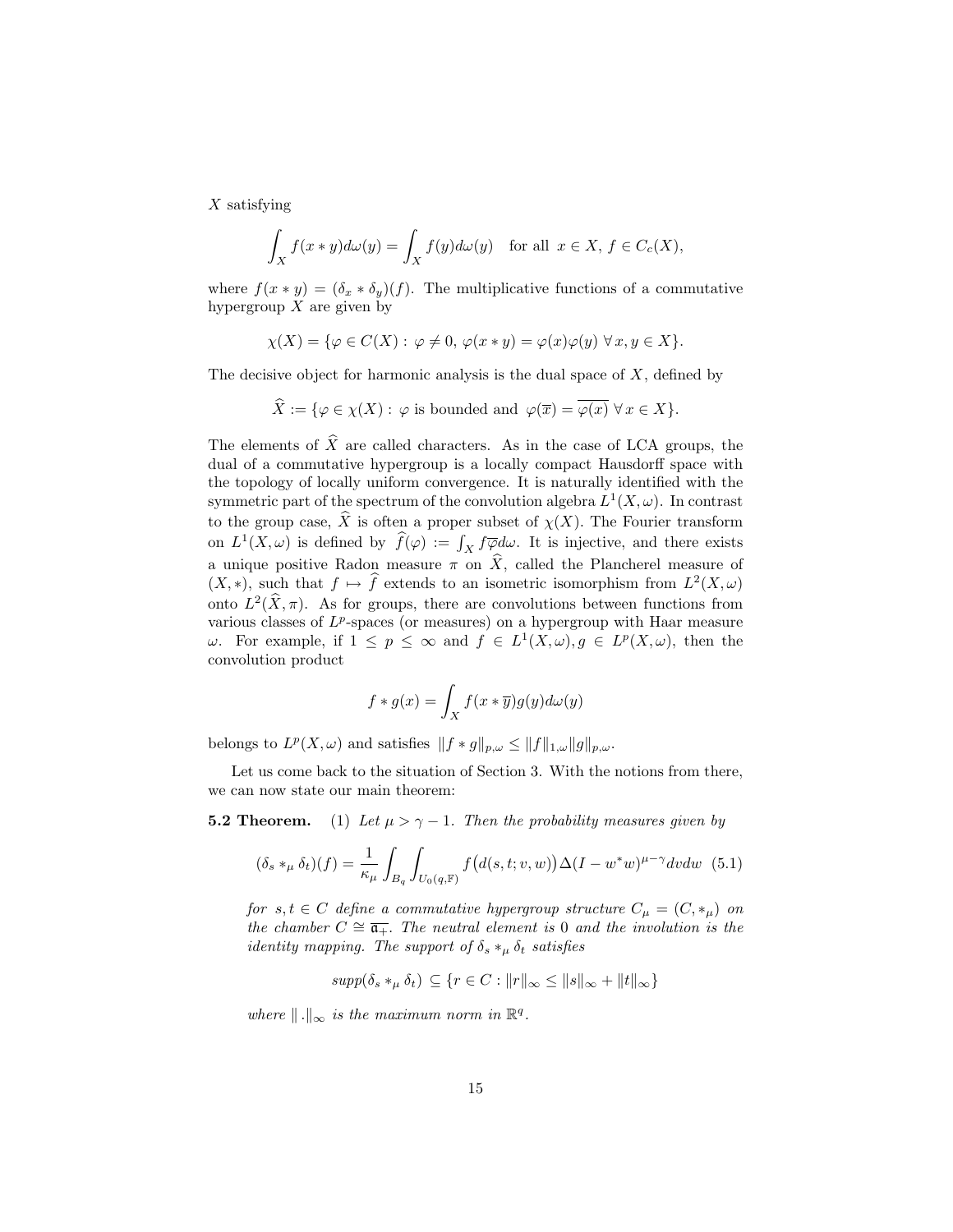(2) A Haar measure of the hypergroup  $C_{\mu}$  is given by the weight function (3.3) of the corresponding hypergeometric transform,

$$
d\omega_{\mu}(t) = const \cdot \prod_{i=1}^{q} |\sinh t_i|^{2\mu - d(q-1) - 1} |\cosh t_i|^{d-1} \cdot \prod_{1 \le i < j \le q} |\cosh(2t_i) - \cosh(2t_j)|^d \, dt.
$$

*Proof.* (1) It is clear that  $\delta_s *_{\mu} \delta_t$  is a probability measure on C with

$$
\text{supp}(\delta_s *_\mu \delta_t) = \{d(s, t; v, w) = \text{arcosh}(\text{spec}_s(\sinh \underline{s} w \sinh \underline{t} + \cosh \underline{s} v \cosh \underline{t})),
$$
  

$$
v \in U_0(q, \mathbb{F}), w \in \overline{B_q}\}.
$$

For the support statement, we denote by  $||A||$  the spectral norm of  $A \in \mathbb{F}^{q \times q}$ , that is  $||A|| = ||\text{spec}_s(A)||_{\infty}$  (the biggest singular value of A). By the submultiplicativity of  $\|\cdot\|$  we obtain for v and w within the relevant range the estimate

$$
\|\sinh \underline{s} \, w \sinh \underline{t} + \cosh \underline{s} \, v \cosh \underline{t}\| \leq \|\sinh \underline{s}\| \|\sinh \underline{t}\| + \|\cosh \underline{s}\| \|\cosh \underline{t}\|
$$
  
=  $\sinh \|s\|_{\infty} \cdot \sinh \|t\|_{\infty} + \cosh \|s\|_{\infty} \cdot \cosh \|t\|_{\infty}$   
=  $\cosh (\|s\|_{\infty} + \|t\|_{\infty}).$ 

This implies the stated support inclusion. For the weak continuity of the convolution  $*_\mu$  on  $M_b(C)$ , it suffices to verify that for each  $f \in C_b(C)$ , the mapping  $(s, t) \mapsto f(s *_\mu t)$  is continuous. But this is immediate because  $d(s, t; v, w)$  depends continuously on its arguments. To see that  $*_\mu$  is commutative, we note that  $\operatorname{spec}_s(A) = \operatorname{spec}_s(A^*)$  for  $A \in \mathbb{F}^{q \times q}$ , and hence  $d(t, s; v, w) = d(s, t; v^*, w^*)$ . As the integral in (5.1) is invariant under the substitution  $v \mapsto v^* = v^{-1}, w \mapsto$ w<sup>\*</sup>, it follows that  $\delta_t *_{\mu} \delta_s = \delta_s *_{\mu} \delta_t$ . For the associativity of  $*_{\mu}$  it suffices to verify that

$$
\delta_r *_\mu (\delta_s *_\mu \delta_t)(f) = (\delta_r *_\mu \delta_s)*_\mu \delta_t(f)
$$

for all  $f \in C_c^{\infty}(\mathbb{R}^q)^W$  and all  $r, s, t \in C$ . In view of the Paley-Wiener theorem for the hypergeometric transform, both sides are equal to

$$
\int_{i\mathbb{R}^q} \mathcal{F}f(\lambda) F(\lambda,k;r)F(\lambda,k;s)F(\lambda,k;t) d\nu(\lambda).
$$

This proves the assertion.

From the explicit form of the convolution it is obvious that 0 is neutral. In the discrete cases  $\mu = pd/2$  coming from Gelfand pairs,  $*_\mu$  is the convolution of a double coset hypergroup. Moreover,  $\text{supp}(\delta_s *_{\mu} \delta_t)$  is independent of  $\mu$ . In order to see that the identity mapping is a hypergroup involution for all  $\mu$ , it therefore suffices (by uniqueness of an involution) to show that the zero matrix 0 is contained in supp $(\delta_t *_{\mu} \delta_t)$ . But

$$
d(t, t; I_q, -I_q) = \operatorname{arcosh}(\operatorname{spec}_s(-(\sinh t)^2 + (\cosh t)^2)) = \operatorname{arcosh}(I_q) = 0,
$$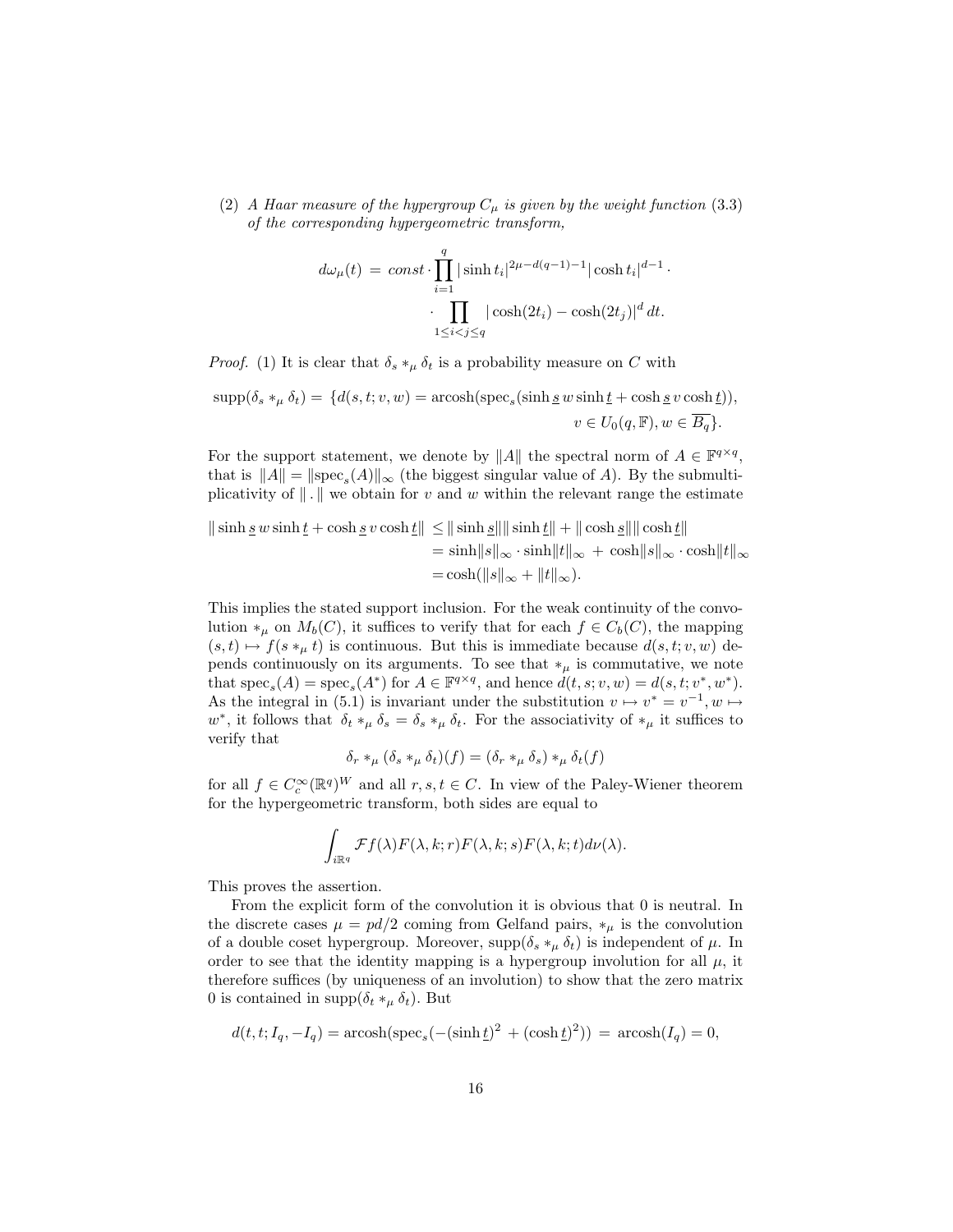which proves the claim.

(2) Let  $f, g \in C_c^{\infty}(\mathbb{R}^q)^W$ . Notice first that

$$
f(t) = \int_{i\mathbb{R}^q} \mathcal{F}f(\lambda) F(\lambda, k; t) d\nu(\lambda)
$$

by the inversion theorem for the hypergeometric transform (Theorem 3.2). As  $F(\lambda, k; s *_\mu t) = F(\lambda, k; s)F(\lambda, k; t)$  for all  $s, t \in C$  we obtain, with the notation of Corollary 3.3,

$$
f(s \ast_{\mu} t) = \tau_s f(t).
$$

The Plancherel formula (Theorem 3.2) further gives

$$
\int_C (\tau_s f) \overline{g} d\omega_\mu = c \int_{iC} \mathcal{F}(\tau_s f) \overline{\mathcal{F}g} d\nu = c \int_{iC} \mathcal{F}f(\lambda) F(\lambda, k; s) \overline{\mathcal{F}g(\lambda)} d\nu(\lambda)
$$

$$
= c \int_{iC} \mathcal{F}f(\lambda) \overline{\mathcal{F}(\tau_s g)(\lambda)} d\nu(\lambda) = \int_C f(\overline{\tau_s g}) d\omega_\mu
$$

with a constant  $c > 0$ . It was used here that  $F(\lambda, k; s) = F(-\lambda, k; s) = F(\lambda, k; s)$ for  $\lambda \in iC$ . Choose now a sequence  $g_n \in C_c^{\infty}(\mathbb{R}^q)^W$ ,  $n \in \mathbb{N}$  such that  $g_n \uparrow 1$ pointwise. Then also  $\tau_s(g_n) \uparrow 1$ , and the monotonic convergence theorem shows that

$$
\int_C (\tau_s f) d\omega_\mu = \int_C f d\omega_\mu.
$$

This proves that  $\omega_{\mu}$  is a Haar measure of  $C_{\mu}$ .

**5.3 Lemma.** Suppose that  $\varphi : C_{\mu} \to \mathbb{C}$  is continuous and multiplicative, i.e.

$$
\varphi(s)\varphi(t) = \varphi(s \ast_{\mu} t) \quad \text{for all } s, t \in C.
$$

Then  $\varphi = \varphi_{\lambda}^{\mu}$  with some  $\lambda \in \mathbb{C}^{q}$ .

*Proof.* The proof follows standard arguments. For abbreviation, we write  $k =$  $k_{\mu}$ ,  $\omega = \omega_{\mu}$  and  $* = *_{\mu}$ . In a first step, consider  $g \in C_c^{\infty}(\mathbb{R}^q)^W$ . Let  $p \in S(\mathbb{C}^q)^W$ be a W-invariant polynomial and  $T(p) = T(p, k_{\mu})$  the associated Cherednik operator. As

$$
g(s*t)=\int_{i\mathbb{R}^q}\mathcal{F}g(\lambda)F(\lambda,k;s)F(\lambda,k;t)d\nu(\lambda)
$$

for all  $s, t \in C$ , we obtain

$$
T(p)_s g(s*t) = \int_{i\mathbb{R}^q} \mathcal{F}g(\lambda) p(\lambda) F(\lambda, k; s) F(\lambda, k; t) d\nu(\lambda) = T(p)_t g(s*t)
$$
 (5.2)

and

$$
T(p)_s g(s * t)|_{s=0} = T(p)g(t).
$$

 $\Box$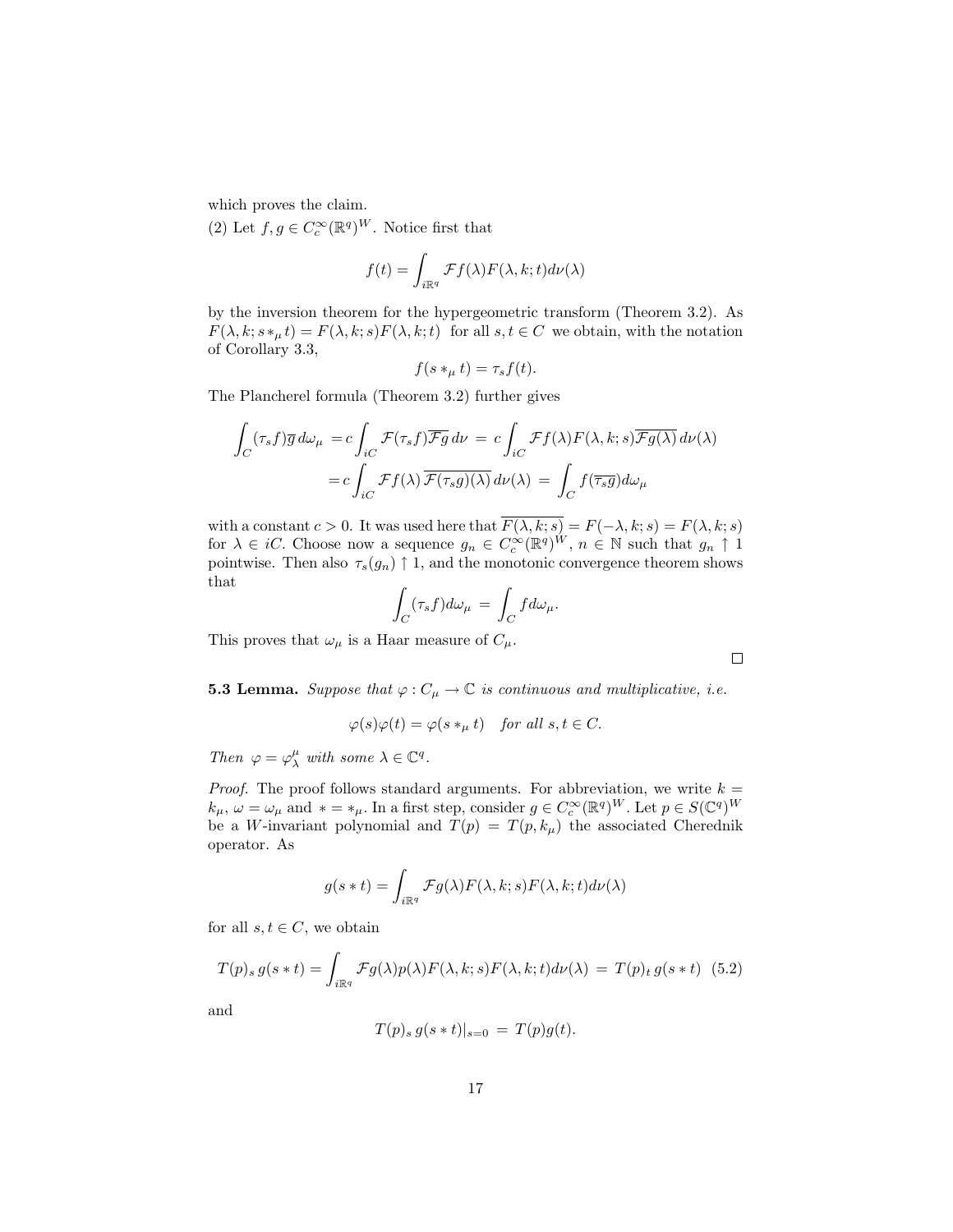Suppose now  $\varphi$  is continuous, non-zero and multiplicative on C. Notice first that  $\varphi(0) = 1$ , because 0 is neutral. We extend  $\varphi$  to a W-invariant function on  $\mathbb{R}^q$  and choose  $g \in C_c^{\infty}(\mathbb{R}^q)$  with  $\int_C \varphi g d\omega = 1$ . Recall that the involution of the hypergroup  $C_{\mu}$  is the identity. Thus

$$
\varphi * g(s) = \int_C \varphi(s * t) g(t) d\omega(t) = \varphi(s)
$$

and therefore

$$
\varphi(s) = \varphi * g(s) = \int_C \varphi(t) \tau_t g(s) d\omega(t),
$$

which belongs to  $C^{\infty}(\mathbb{R}^q)$  because  $\tau_t g \in C_c^{\infty}(\mathbb{R}^q)$  for all t according to Lemma 3.3. Further,

$$
\varphi(s*t) = \int_C \varphi(r)\tau_r g(s*t) d\omega(r)
$$

and therefore

$$
T(p)_s \varphi(s*t) = \int_C \varphi(r) T(p)_s(\tau_r g(s*t)) d\omega(r) = \int_C \varphi(r) T(p)_t(\tau_r g(s*t)) d\omega(r)
$$
  
=  $T(p)_t \varphi(s*t)$ .

In particular,

$$
T(p)\varphi(t) = T(p)_t \varphi(s*t)|_{s=0} = T(p)_s \varphi(s*t)|_{s=0} = \sigma_{\varphi}(p) \cdot \varphi(t)
$$

with  $\sigma_{\varphi}(p) = (T(p)\varphi)(0)$ . The mapping  $p \mapsto \sigma_{\varphi}(p)$  is obviously multiplicative and linear on  $S(\mathbb{C}^q)^W$ . According to a well-known result form invariant theory (see e.g. [Hel], Ch. III.4, Lemma 3.11), it coincides with a point evaluation, that is

$$
\exists \lambda \in \mathbb{C}^q : \sigma_{\varphi}(p) = p(\lambda) \ \forall p \in S(\mathbb{C}^q)^W.
$$

It is thus shown that  $\varphi$  satisfies the hypergeometric system (3.1) withspectral parameter  $\lambda$ , corresponding to  $R = BC_q$  and  $k = k_\mu$ . By uniqueness of the solution, it follows that  $\varphi = F_{BC_q}(\lambda, k_\mu; \cdot) = \varphi_{-i\lambda}^\mu$ .  $\Box$ 

5.4 Theorem. The set of multiplicative functions and the dual space of the hypergroup  $C_{\mu}$  are given by

$$
\chi(C_{\mu}) = \{ \varphi_{\lambda} = \varphi_{\lambda}^{\mu} : \lambda \in C + iC \};
$$
  

$$
\widehat{C}_{\mu} = \{ \varphi_{\lambda} \in \chi(C_{\mu}) : \overline{\lambda} \in W.\lambda \text{ and } \text{Im}\,\lambda \in \text{co}(W.\rho) \}
$$

where  $\rho = \rho(k_\mu)$  and co(W. $\rho$ ) denotes the convex hull of the Weyl group orbit  $W.\rho.$ 

The second part of this theorem is in accordance with the characterization of the bounded spherical functions of a Riemannian symmetric space of noncompact type, see [Hel], Chap. IV, Theorem 8.1. In our more general context,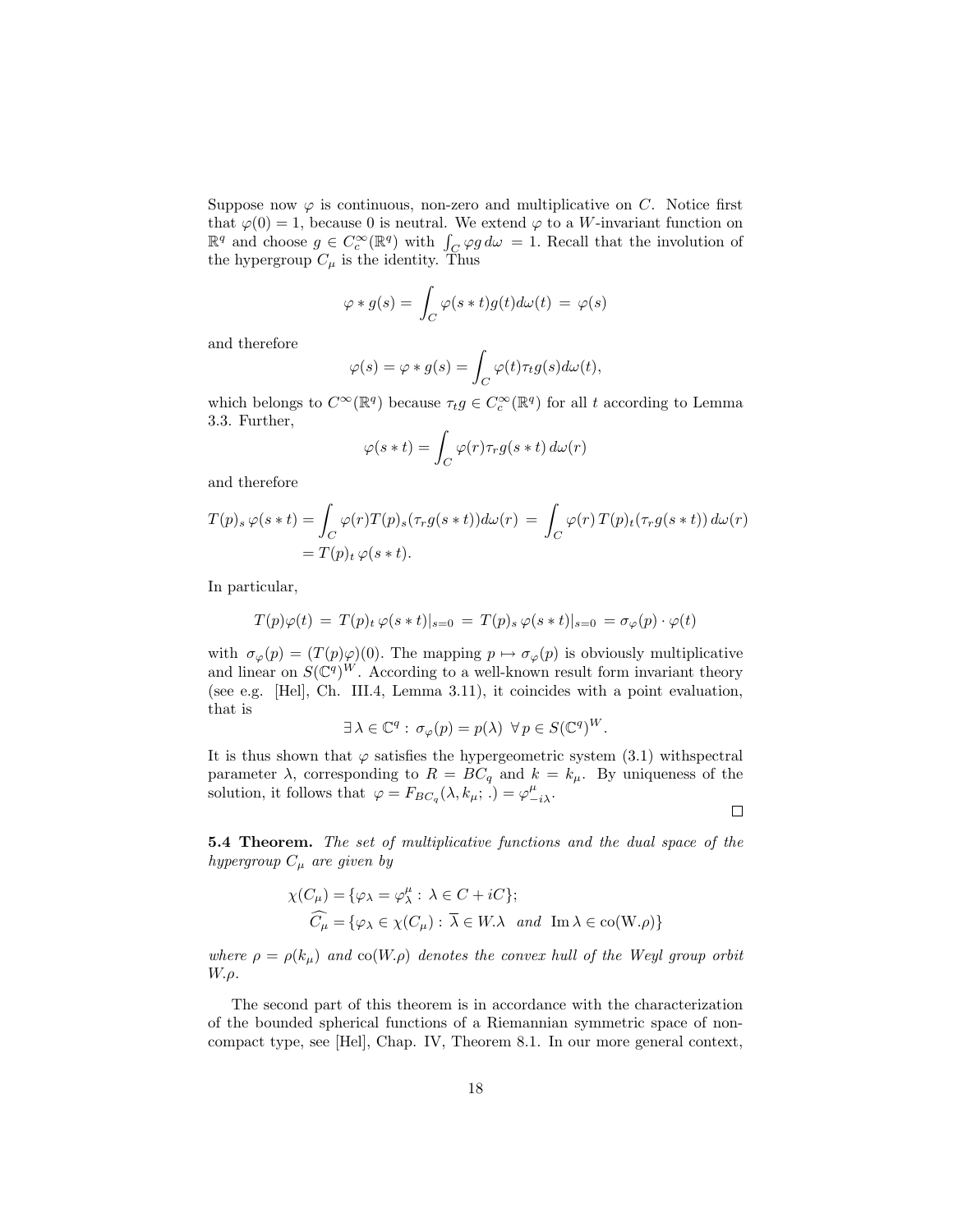we shall not work with an integral representation but proceed by using estimates on the hypergeometric function given in [Sch] as well as the generalized Harish-Chandra expansion of  $[O1]$ . We mention at this point that for the Grassmann manifolds over  $\mathbb{F} = \mathbb{R}$ , there is an explicit integral formula for the spherical functions given in [Sa] which could probably also be used after analytic extension.

*Proof.* (Proof of Theorem 5.4.) The identification of  $\chi(C_\mu)$  is furnished by the previous lemma. For the identification of the dual space, note first that

$$
\overline{\varphi_{\lambda}}=\varphi_{\overline{\lambda}}
$$

as a consequence of (3.2). Thus  $\varphi_{\lambda}$  is real if and only if  $\overline{\lambda} \in W.\lambda$ . It remains to identify those functions from  $\chi(C_\mu)$  which are bounded. For this, we observe first that the set  $A = \{ \lambda \in \mathbb{C}^q : \varphi_\lambda \in \widehat{C_\mu} \}$  is closed in  $\mathbb{C}^q$ . Indeed, suppose that  $(\lambda_i)_{i\in\mathbb{N}}$  is a sequence in A which converges to  $\lambda_0 \in \mathbb{C}^q$ . As  $(\lambda, t) \mapsto \varphi_\lambda(t)$  is continuous, it follows by a standard compactness argument that the sequence  $\varphi_{\lambda_i}$  converges to  $\varphi_{\lambda_0}$  locally uniformly on C (see e.g. [D], Chap.XII, Sec.8). It is now clear that  $\varphi_{\lambda_0}$  belongs to  $C_\mu$  as well.

Next recall that

$$
\varphi_{\lambda}(t) = F_{BC_q}(i\lambda, k_{\mu}; t) =: F_{i\lambda}(t)
$$

and notice that  $F_{-\lambda} = F_{\lambda}$ . We thus have to prove that  $F_{\lambda}$  is bounded if and only if  $\text{Re }\lambda \in \text{co}(W.\rho)$ . We may assume that  $\lambda = \xi + i\eta$  with  $\xi, \eta \in C$ . By Cor. 3.1 of [Sch],

$$
|F_{\lambda}(t)| \le F_{\xi}(t) \quad \forall \, t \in C. \tag{5.3}
$$

Further, according to Remark 3.1 of [loc.cit],  $F_{\xi}$  behaves asymptotically (for large arguments in  $C$ ) as

$$
F_{\xi}(t) \simeq e^{\langle \xi - \rho, t \rangle} \cdot \prod_{\alpha \in R_0^+ \mid \langle \alpha, \xi \rangle = 0} \left( 1 + \langle \alpha, t \rangle \right). \tag{5.4}
$$

Here  $R_0^+$  are the indivisible positive roots, in our case  $R_0^+ = \{2e_i, 2(e_i \pm e_j), 1 \leq i \leq n\}$  $i < j \le q$ . Consider now  $\lambda = \xi + i\eta$  with  $\xi = \text{Re }\lambda \in \text{co}(W.\rho)$ . We claim that  $F_{\lambda}$ is bounded. By closedness of A, it suffices to assume that  $\xi$  is actually contained in the open interior of co(W. $\rho$ ). Then there exists a constant  $0 < s < 1$ ,  $s = 1-\epsilon$ , such that  $\xi \in \text{co}(W.\text{s}_\theta)$ . We use the characterization

$$
co(W.x) = \bigcap_{w \in W} w(x - C^*)
$$
\n(5.5)

for  $x \in C$ , where  $C^* = \{x \in \mathbb{R}^q : \langle t, x \rangle \geq 0 \ \forall t \in C\}$  is the closed dual cone of C; see e.g. [Hel], Lemma IV.8.3. This shows that  $s\rho - \xi \in C^*$  and therefore

$$
\langle \xi - \rho, t \rangle = \langle \xi - s\rho, t \rangle - \epsilon \langle \rho, t \rangle \le -\epsilon \langle \rho, t \rangle \quad \forall t \in C.
$$

Note that with our parameters  $k_{\mu}$ , we have  $\langle \rho, t \rangle > 0$  for all  $t \in C \setminus \{0\}$ . Hence  $\langle \rho, t \rangle \ge c|t|$  for some constant  $c > 0$ . Together with estimates (5.3) and (5.4), this proves boundedness of  $F_{\lambda}$  as claimed.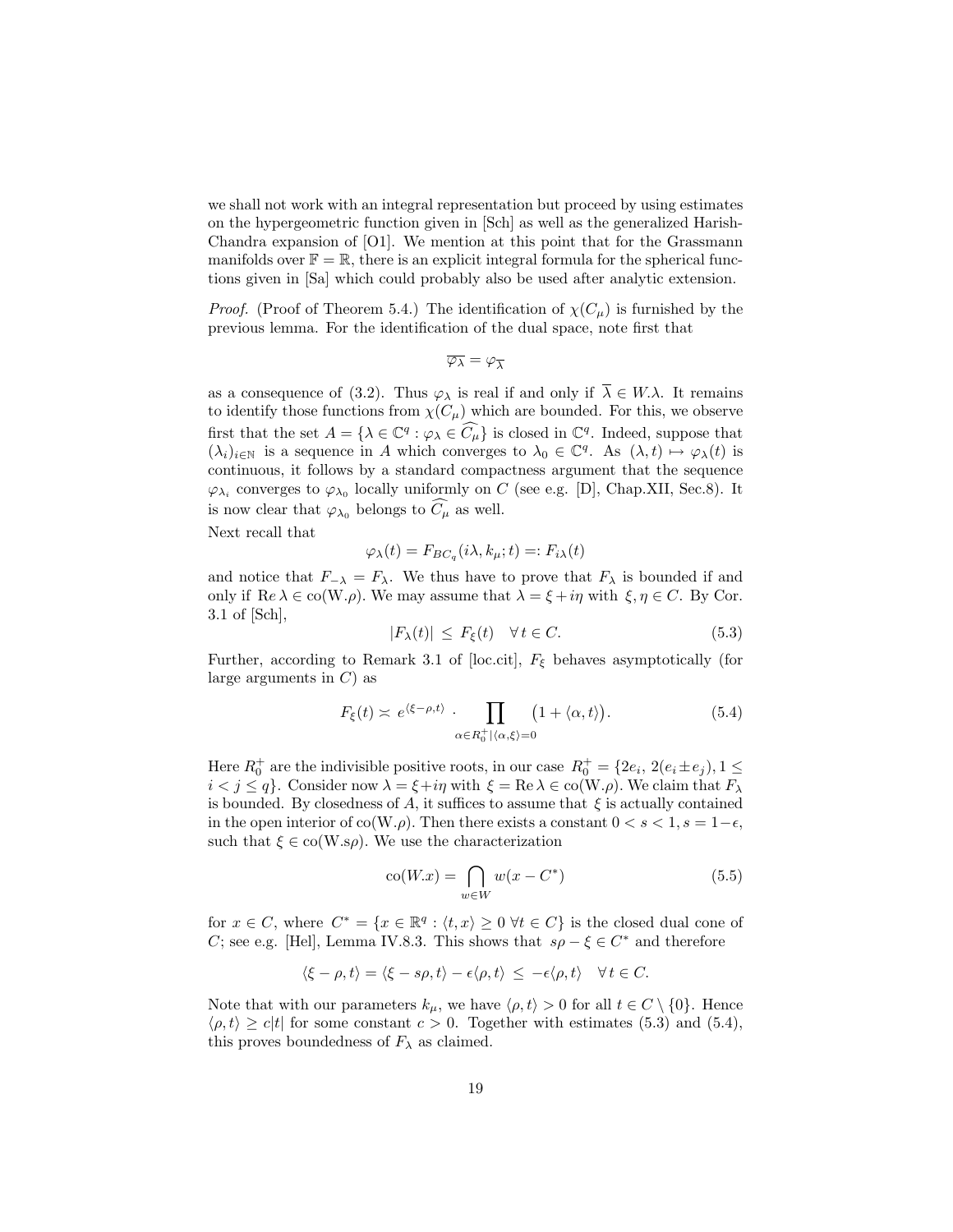For the converse inclusion, we have to show that  $F_{\lambda}$  is unbounded if  $\xi = \text{Re}\lambda \notin$ co(W. $\rho$ ). For real  $\lambda = \xi \in C$  we use again (5.4). According to (5.5), there exists some  $t \in C$  such that  $\langle \xi - \rho, t \rangle > 0$  (recall that  $\langle \xi, t \rangle \geq \langle w\xi, t \rangle$  for all  $w \in W$ ). This implies that  $F_{\xi}$  is unbounded in C.

In case  $\eta = \text{Im }\lambda \neq 0$  we employ the Harish-Chandra expansion of  $F_\lambda$  (see [O1]) in the interior  $C^{\circ}$  of C. It is of the form

$$
F_{\lambda}(t) = \sum_{w \in W} c(w\lambda) e^{\langle w\lambda - \rho, t \rangle} \Big(\sum_{q \in Q^{+}} \Gamma_{q}(w\lambda) e^{-\langle q, t \rangle} \Big)
$$

with (unique) coefficients  $\Gamma_q(w\lambda) \in \mathbb{C}$ , where  $\Gamma_0(w\lambda) = 1$ . Here  $Q^+$  is the positive lattice generated by  $R_+$  and  $c(\lambda) = c(\lambda, k_\mu)$  denotes the c-function. Thus

$$
F_{\lambda}(t) \asymp \sum_{w \in W} c(w\lambda) e^{\langle w\lambda - \rho, t \rangle} = \sum_{w \in W} c(w\lambda) e^{\langle w\xi - \rho, t \rangle} e^{i\langle w\eta, t \rangle} \text{ as } t \to \infty \text{ in } C^{\circ}.
$$

As  $\xi \in C \setminus \text{co}(W.\rho)$ , there is some  $t \in C$  and hence also some  $t \in C^{\circ}$  such that  $\langle \xi - \rho, t \rangle > 0$ . Notice that  $c(\lambda) \neq 0$ . Moreover,  $\langle \xi - \rho, t \rangle \geq \langle w\xi - \rho, t \rangle$  for all  $w \in W$  where equality can only occur if  $w\xi = \xi$ . Therefore, the leading term of the last sum is

$$
e^{\langle \xi-\rho,t\rangle}\cdot \sum_{w\in W_\xi}c(w\lambda)e^{i\langle w\eta,t\rangle}
$$

with  $W_{\xi} = \{w \in W : w\xi = \xi\}$ . Application of Lemma 5.5 below now implies that for fixed  $t \in C^{\circ}$  and real  $s > 0$ , the function  $s \mapsto F_{\lambda}(st)$  is unbounded as  $s \to \infty$ . This finishes the proof.  $\Box$ 

**5.5 Lemma.** Let  $f(s) = e^{as} \cdot \sum_{k=1}^{N} c_k e^{i\lambda_k s}$  on  $\mathbb{R}$  with constants  $a > 0$ ,  $c_k \in \mathbb{C}$  which are not all zero, and distinct  $\lambda_k \in \mathbb{R}$ . Then f is unbounded on  $[0, \infty)$ .

*Proof.* Let  $T > 0$ . Then according to Corollary 2 of [MV],

$$
\int_0^T \left| \sum_{k=1}^N c_k e^{i\lambda_k s} \right|^2 ds = (T + 2\pi\theta \delta^{-1}) \sum_{k=1}^N |c_k|^2
$$

with a constant  $\delta > 0$  depending on the  $\lambda_k$  and  $|\theta| \leq 1$ . If f were bounded on  $[0, \infty)$ , say  $|f| \leq M$ , this would imply that

$$
\int_0^T \big|\sum_{k=1}^n c_k e^{i\lambda_k s}\big|^2 ds \le M^2 \int_0^T e^{-2as} ds \le \frac{M^2}{2a},
$$

 $\Box$ 

a contradiction.

We identify the dual space  $\widehat{C_{\mu}}$  with a subset of  $\mathbb{C}^{q}$  via  $\varphi_{\lambda} \mapsto \lambda$ . Due to the condition  $\overline{\lambda} \in \{w.\lambda, w \in W\}$  it is contained in the union of finitely many hyperplanes in  $\mathbb{C}^q \cong \mathbb{R}^{2q}$  of real dimension q. Notice that the chamber C is a proper subset of  $C_u$ .

The following is an immediate consequence of Opdam's Plancherel theorem (Thm. 3.2):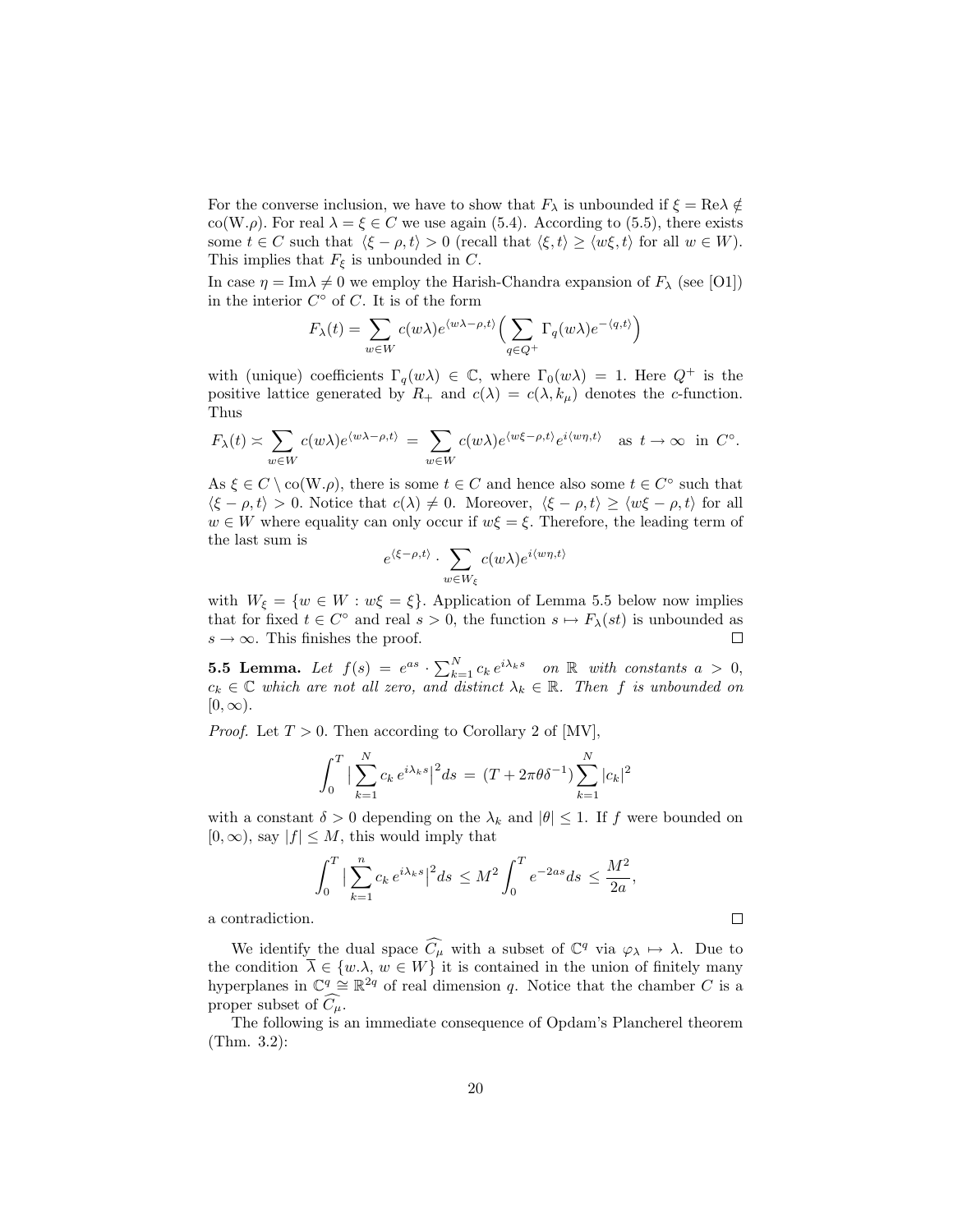**5.6 Proposition.** The Plancherel measure of the hypergroup  $C_{\mu}$  is given by the measure

$$
d\pi_{\mu}(\lambda) = \frac{1}{|c(i\lambda, k_{\mu})|^2} d\lambda.
$$

on  $\widehat{C}_{\mu} \subset \mathbb{C}^q$ . Its support coincides with the chamber C.

#### References

- [DLM] J.F. van Diejen, L. Lapointe, J. Morse, Determinantal construction of orthogonal polynomials associated with root systems, Compos. Math. 140 (2004), 255–273.
- [D] J. Dugundji, Topology. Allyn and Bacon Inc., 1966.
- [FK] M. Flensted-Jensen, T. Koornwinder, The convolution structure for Jacobi function expansions. Ark. Mat. 11 (1973), 245–262.
- [GV] R. Gangolli, V.S. Varadarajan, Harmonic analysis of spherical functions on real reductive groups. Springer-Verlag, Berlin Heidelberg 1988.
- [H] G. Heckman, Dunkl Operators. Séminaire Bourbaki 828, 1996–97; Astérisque 245 (1997), 223-246.
- [HS] G. Heckman, H. Schlichtkrull, Harmonic Analysis and Special Functions on Symmetric Spaces. Perspectives in Mathematics, vol. 16, Academic Press, California, 1994.
- [Hel] S. Helgason, Groups and Geometric Analysis. Mathematical Surveys and Monographs, vol. 83, AMS 2000.
- [J] R.I. Jewett, Spaces with an abstract convolution of measures, Adv. Math. 18 (1975), 1–101.
- [K] T. Koornwinder, Jacobi functions and analysis on noncompact semisimple Lie groups. In: R. Askey, T. Koornwinder, W. Schempp (eds.), Special Functions: Group Theoretical Aspects and Applications, p.1–85. Reidel, Dordrecht, 1984.
- [M] I.G. Macdonald, Orthogonal polynomials associated with root systems. Séminaire Lotharingien de Combinatoire 45 (2000), Article B45a.
- [MV] H. Montgomery, R.C. Vaughan, On Hilbert's inequality. J. London Math. Soc. (2) 8 (1974), 73–81.
- [O1] E.M. Opdam, Harmonic analysis for certain representations of graded Hecke algebras. Acta Math. 175 (1995), no.1, 75–121.
- [O2] E.M. Opdam, Lecture Notes on Dunkl Operators for Real and Complex Reflection Groups. MSJ Memoirs, vol. 8, Mathematical Society of Japan, Tokyo, 2000.
- [OV] A.L. Onishchik, E.B. Vinberg, Lie Groups and Algebraic Groups. Springer Verlag, Berlin, Heidelberg 1990.
- [R] M. Rösler, Bessel convolutions on matrix cones. Compos. Math. 143 (2007), 749–779.
- [Sa] P. Sawyer, Spherical functions on  $SO_0(p,q)/SO(p)\times SO(q)$ . Canad. Math. Bull. 42 (1999), 486–498.